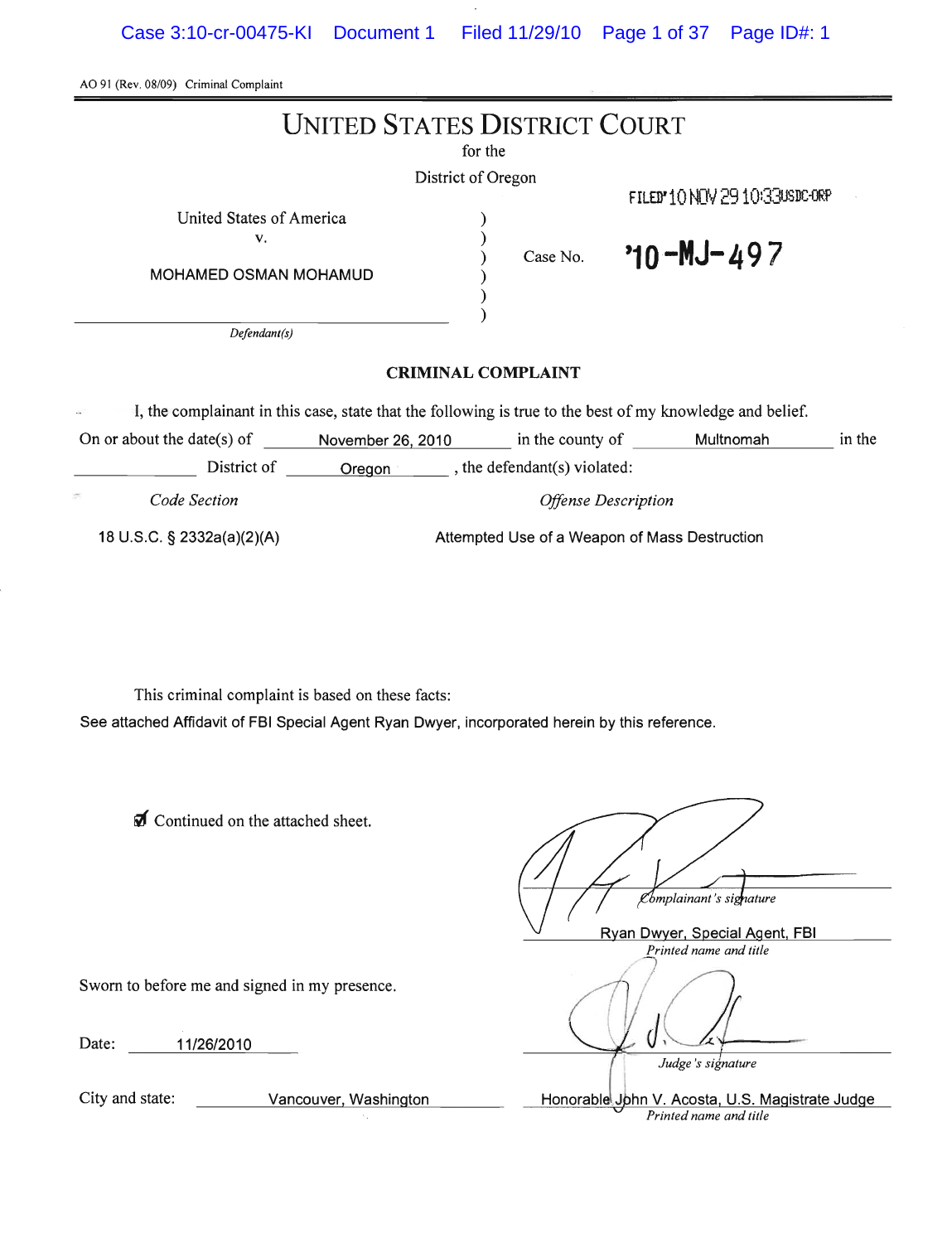### **AFFIDAVIT**

#### INTRODUCTION

I, Ryan Dwyer, being duly sworn, depose and state as follows:

1. I am a Special Agent ("SA") with the Federal Bureau of Investigation ("FBI"), where I have been employed since July 2002. I am currently assigned to the Portland Division. While employed by the FBI, I have investigated federal criminal violations related to international and domestic terrorism, as well as a number of other criminal offenses. I have also received training at the FBI Academy related to international terrorism. As a federal agent, I am authorized to investigate violations of United States laws and to execute warrants issued under the authority of the United States.

2. The information contained in this affidavit is based upon my training and experience, my personal knowledge of this investigation, and information provided to me by other agents and law enforcement officials who have assisted in this investigation and have experience investigating international terrorism. I have also spoken with agents assigned to the Joint Terrorism Task Force (JTTF) in Portland, Oregon regarding this and other investigations. This affidavit is intended to provide probable cause to support the issuance of the complaint and arrest warrant and does not set forth all of the information that I have acquired during the course of this investigation. Statements of individuals are set forth as summaries unless otherwise indicated. Additionally, the translation of Arabic words is set forth in brackets where the Arabic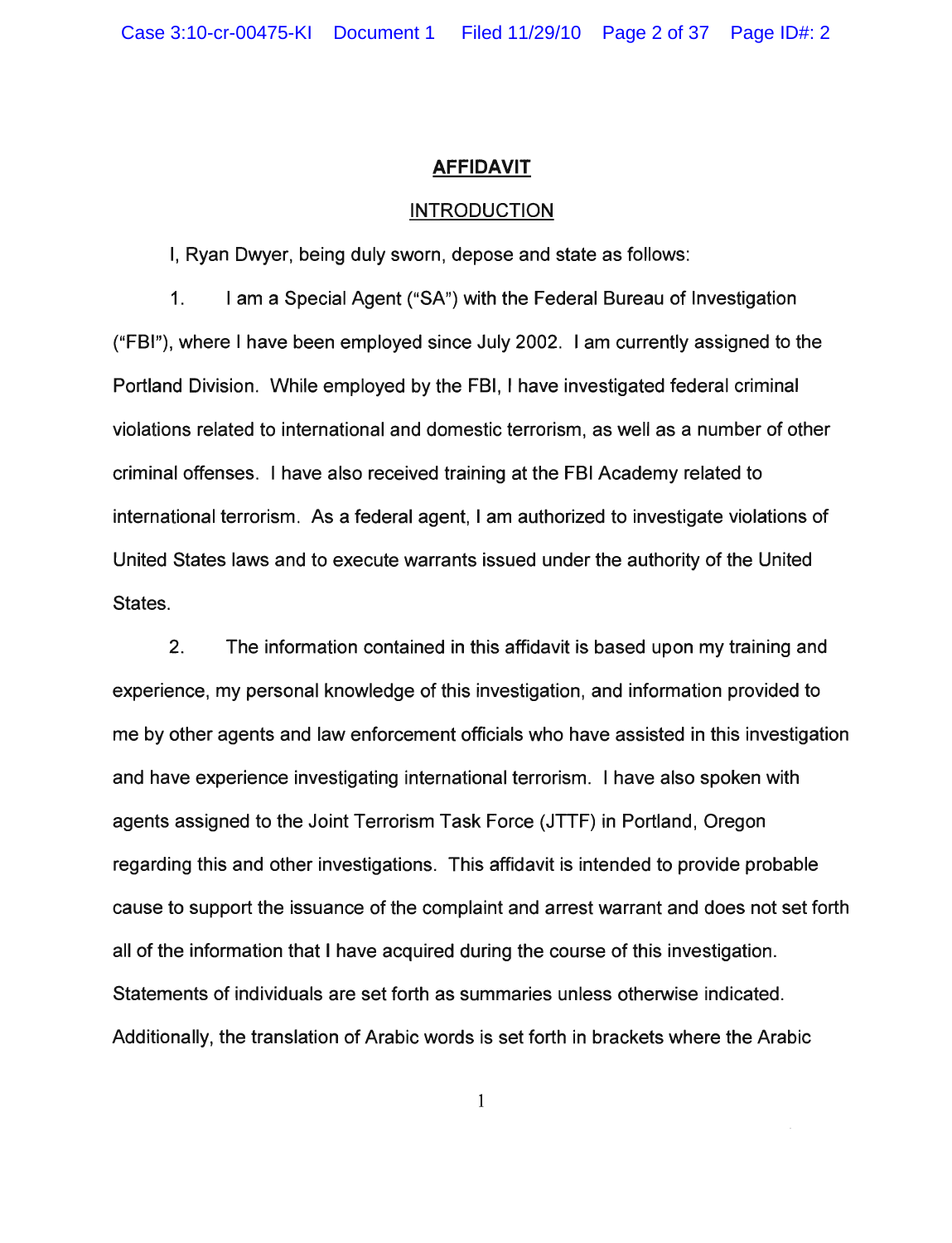would otherwise appear. Finally, quotations of email are set forth in their original form except for redactions and Arabic translations, and may include grammatical or typographical errors.

3. This affidavit is being made in support of a criminal complaint and arrest warrant for MOHAMED OSMAN MOHAMUD ("MOHAMUD"), for the violation of Title 18, United States Code, Section 2332a(a)(2)(A), Attempted Use of a Weapon of Mass Destruction. MOHAMUD is a naturalized United States citizen who was born in 1991 in Mogadishu, Somalia. He currently resides in Corvallis, Oregon where he is a student at Oregon State University.

## SUMMARY OF INVESTIGATION

4. The following affidavit describes an investigation of MOHAMUD that concluded on November 26, 2010. On that day, MOHAMUD attempted to detonate what he believed was a vehicle bomb (that he acquired from FBI undercover employees) at Portland's annual Christmas tree lighting ceremony in Pioneer Courthouse Square.

5. Court authorized surveillance obtained during this investigation showed that in August 2009 MOHAMUD was in email contact with Unindicted Associate One (UA1). In December of 2009, UA1 was located in the northwest frontier province of Pakistan, an area known to harbor terrorists. MOHAMUD and UA1 communicated regularly, and in December 2009 I believe, using coded language, they discussed the possibility of MOHAMUD traveling to Pakistan to prepare for violent jihad. In the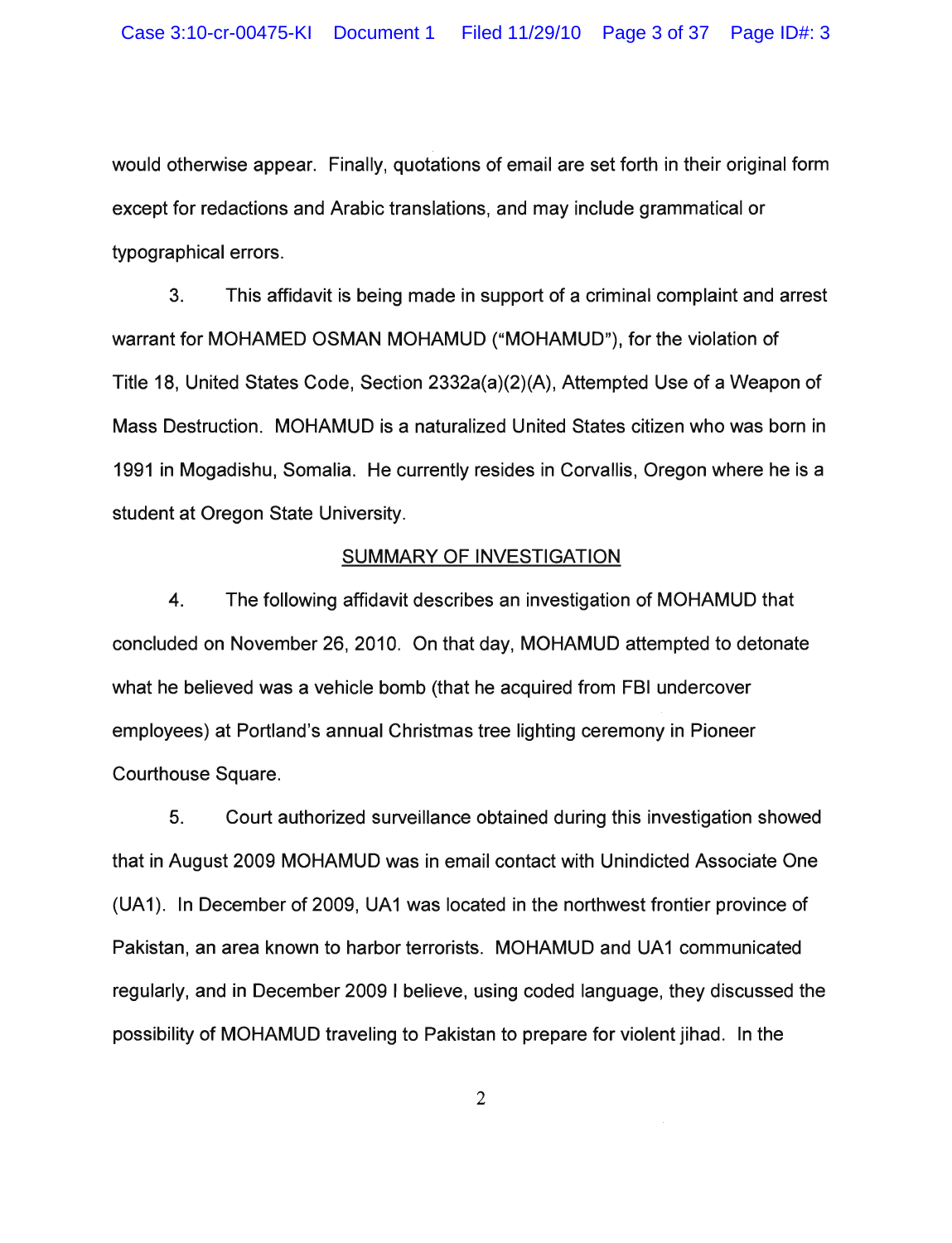months that followed this exchange, MOHAMUD made multiple efforts to contact Unindicted Associate Two (UA2), the individual he believed would help facilitate his travel overseas.

6. Because MOHAMUD used the wrong email address in his efforts to contact UA2, he never successfully contacted him to arrange to travel. An FBI Undercover Employee (UCE1) contacted MOHAMUD in June 2010 under the guise of being affiliated with UA1 and UA1's associates. MOHAMUD and UCE1 ultimately agreed to meet in Portland on July 30,2010. During this meeting UCE1 and MOHAMUD discussed MOHAMUD's devotion to violent jihad. MOHAMUD told UCE1 how he had previously written pieces for "Jihad Recollections," an online publication supportive of violent jihad. These articles were published in 2009, and discuss violent jihad. In the course of this meeting, UCE1 asked MOHAMUD what he wanted to do for "the cause." UCE1 told MOHAMUD that there were a number of ways that he could help, ranging from simply praying five times a day to becoming a martyr. MOHAMUD said that he wanted to become "operationaL" Asked to elaborate, MOHAMUD stated he thought of putting an explosion together but that he needed help doing so. The two parted but remained in contact via email until their next meeting on August 19, 2010.

7. On August 19,2010, MOHAMUD met with UCE1 and a second FBI undercover employee (UCE2) in a Portland hotel. During this meeting, MOHAMUD explained how he had been thinking of committing some form of violent jihad since the age of fifteen. MOHAMUD then told UCE1 and UCE2 that he had identified a potential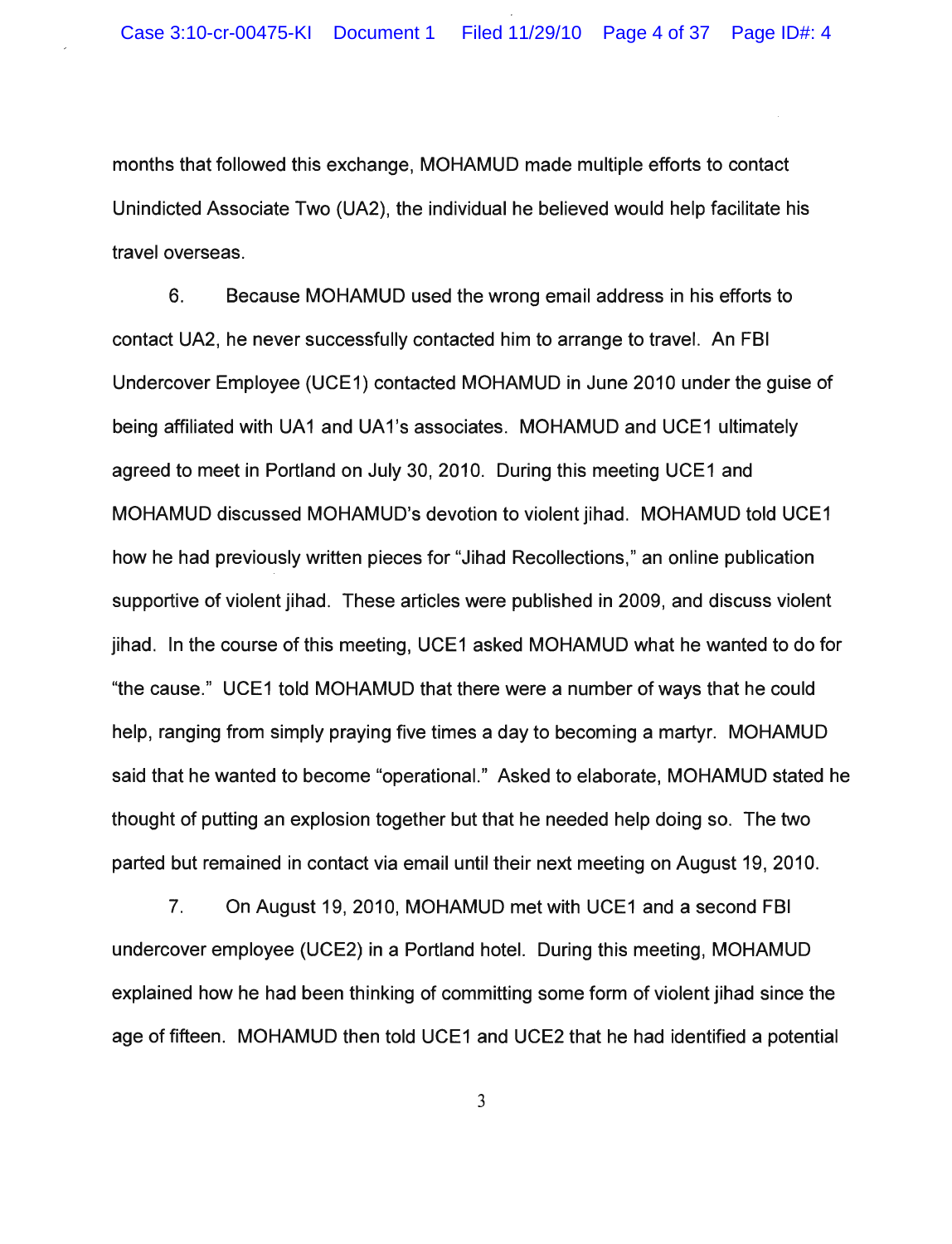target for a bomb: the Christmas tree lighting ceremony in Portland's Pioneer Courthouse Square on November 26, 2010. UCE1 pointed out that there would be lots of children at such an event, to which MOHAMUD replied he was looking for a "huge mass that will... be attacked in their own element with their families celebrating the holidays."

8. The parties continued to discuss the attack. MOHAMUD dismissed concerns about law enforcement, explaining that"... it's in Oregon; and Oregon like you know, nobody ever thinks about it." The UCEs continued to confront MOHAMUD about his proposal but he was undeterred. The parties then discussed the logistics involved with MOHAMUD's plan until they parted ways. After the meeting, UCE1 and MOHAMUD communicated byemail. In this exchange, UCE1 again told MOHAMUD that he wanted to make sure he was serious about what he was proposing to do. MOHAMUD replied that he was. They agreed to meet again on September 7,2010.

9. On September 7, 2010, the parties met again at a downtown Portland hotel. During this meeting, UCE1 again told MOHAMUD that this was his choice and that he should do "what's in your heart." MOHAMUD still continued to display his interest in carrying out the attack. The UCEs asked MOHAMUD to buy a number of bomb components and send them to UCE1, and they asked him to find a place to park the vehicle bomb. MOHAMUD agreed to do so and he also told the UCEs that he would also locate a place to put the bomb. The UCEs told MOHAMUD that the bomb would be concealed in a van.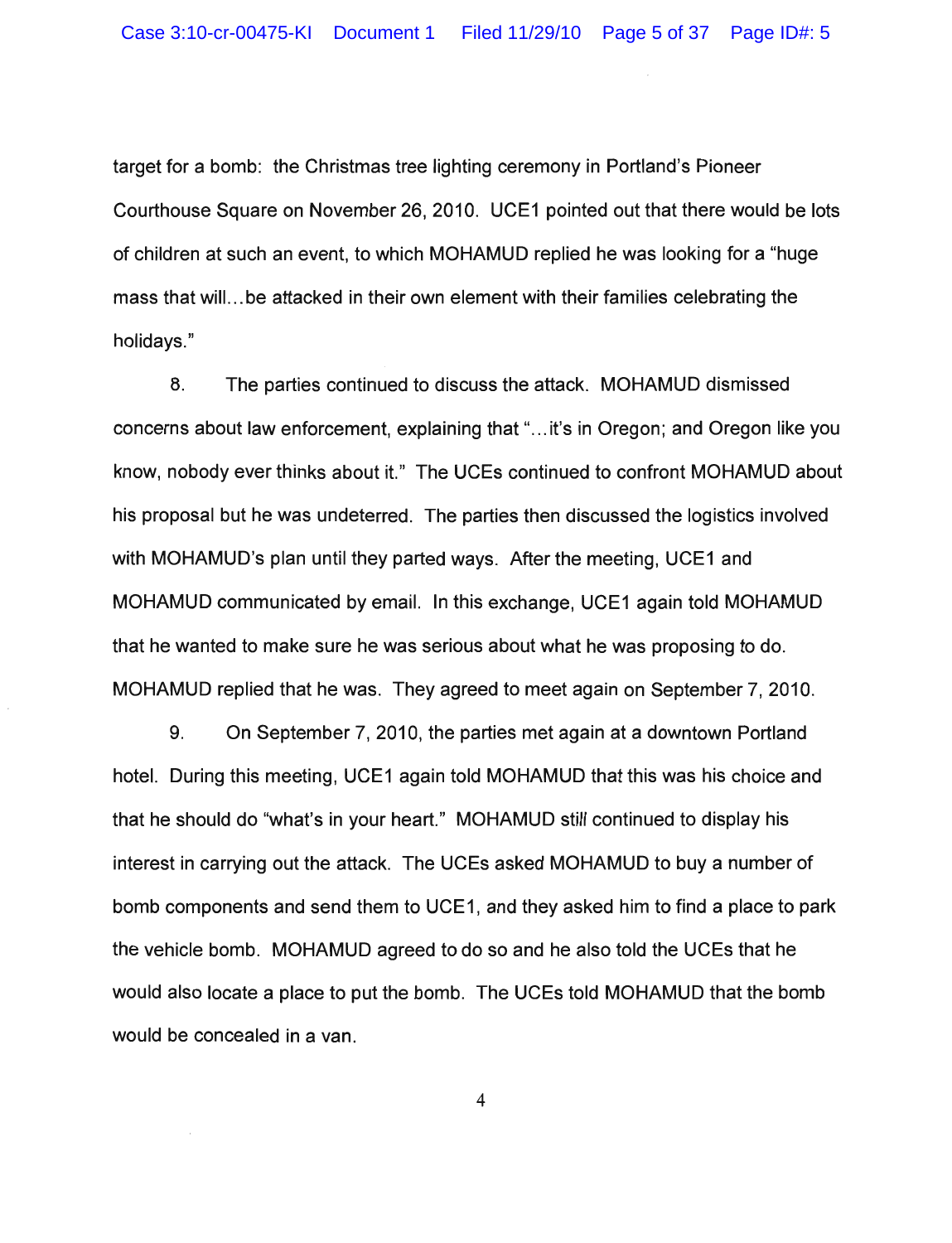10. On September 27,2010 and September 30,2010, UCE1 received the bomb components in the mail from MOHAMUD. On October 3, 2010, the parties met in a Corvallis hotel. During the meeting, MOHAMUD identified a location to park the bomb. The parties discussed additional logistical details, including the need to rent a storage unit for the van and a plan for MOHAMUD to leave the country after the bomb was remotely detonated.

11. On November 4, 2010, UCE1 and UCE2 met with MOHAMUD again in Corvallis. After meeting MOHAMUD in Corvallis, the three traveled to a remote location in Lincoln County, Oregon. During the drive to Lincoln County, MOHAMUD gave the UCEs a thumb drive that contained detailed maps and operational instructions for the attack. During the ride MOHAMUD also reiterated his enthusiasm for the planned attack and spoke about his thwarted efforts to travel overseas to commit violent jihad.

12. When the parties finally arrived at the location, UCE2 showed MOHAMUD an inert explosive device concealed in a backpack. MOHAMUD and UCE2 placed the backpack in a predetermined location and then drove to a location where they were going to detonate the bomb. While they drove, agents surreptitiously replaced the backpack with a live device. After the parties arrived at the location, MOHAMUD used a cellular phone (as he understood it) to remotely detonate the bomb, although the actual detonation was remotely controlled by the FBI. This remote detonation device was the same type MOHAMUD used on November 26, 2010. After the test bomb was detonated, the UCEs and MOHAMUD returned to Corvallis. During the ride, the UCEs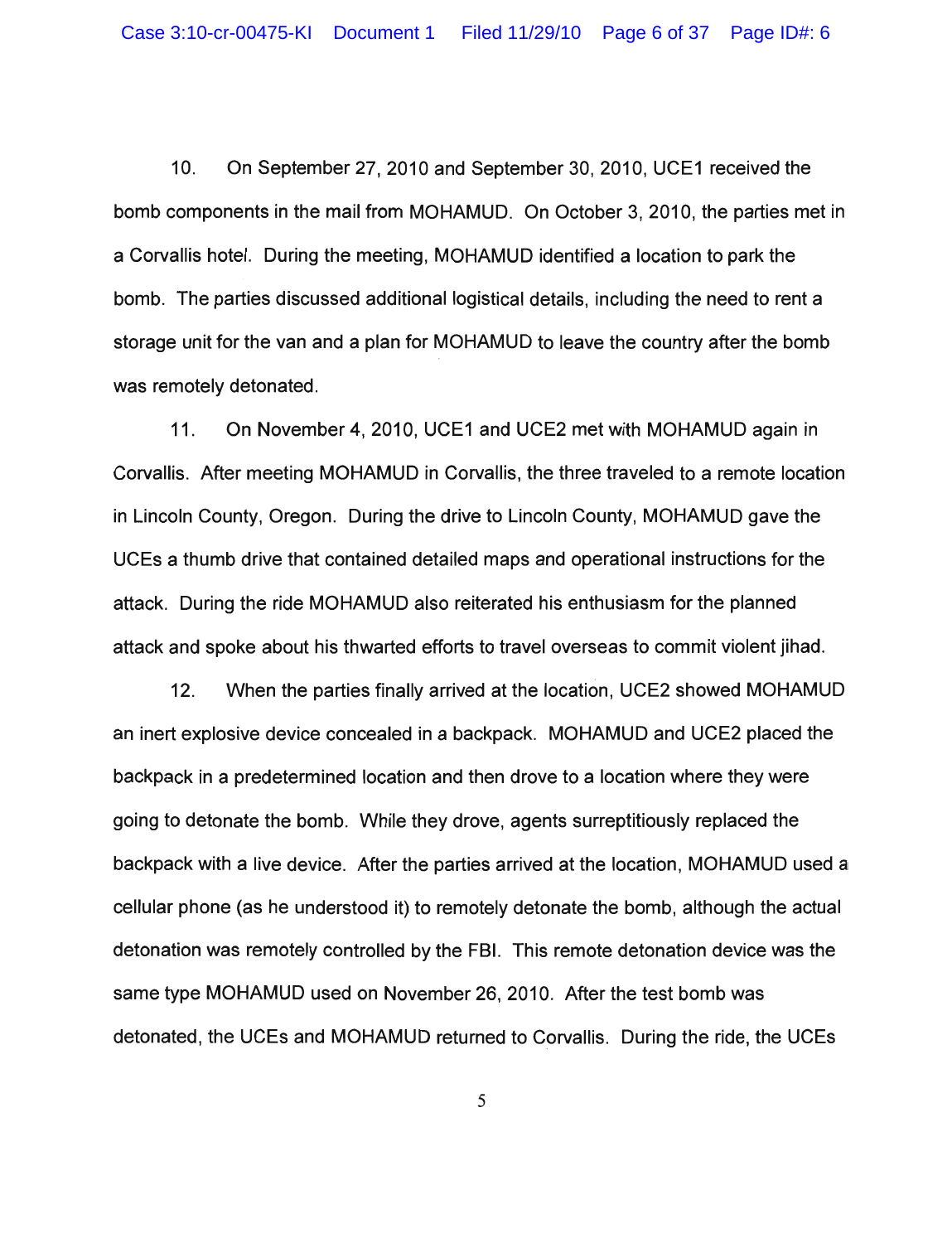and MOHAMUD discussed the attack. MOHAMUD again made clear his vision for the attack: "I want whoever is attending that event to leave, to leave either dead or injured." The UCEs then recorded MOHAMUD as he read a written statement that said goodbye to his family and offered a final rationale for his attack.

13. On November 18,2010, UCEs picked up MOHAMUD in Corvallis and traveled to Portland to finalize the details of the attack. While they were in Portland, MOHAMUD showed the UCEs the locations he had identified to park the bomb, specifically identifying the spot that he thought would inflict the most casualties.

14. On November 26,2010, UCE1 picked up MOHAMUD and took him to a hotel in Portland to complete the attack. UCE2 arrived later, and the UCEs and MOHAMUD went and looked at the bomb which was in the back of a large, white van. When MOHAMUD saw the bomb, he told the UCEs it was "beautiful." The UCEs and MOHAMUD returned to the hotel where they stayed until approximately 4:45 p.m. at which time UCE2 and MOHAMUD drove the van to the parking spot that MOHAMUD had previously located. UCE2 parked the van and then UCE2 and MOHAMUD armed the inert device. UCE2 and MOHAMUD left the vehicle and met UCE1 at the predetermined rendezvous location. UCE1 was dropped off and UCE2 and MOHAMUD went to the location to detonate the device. MOHAMUD dialed the number, in an unsuccessful attempt to detonate the device. MOHAMUD exited the vehicle and dialed the number again, and was taken into custody.

 $111$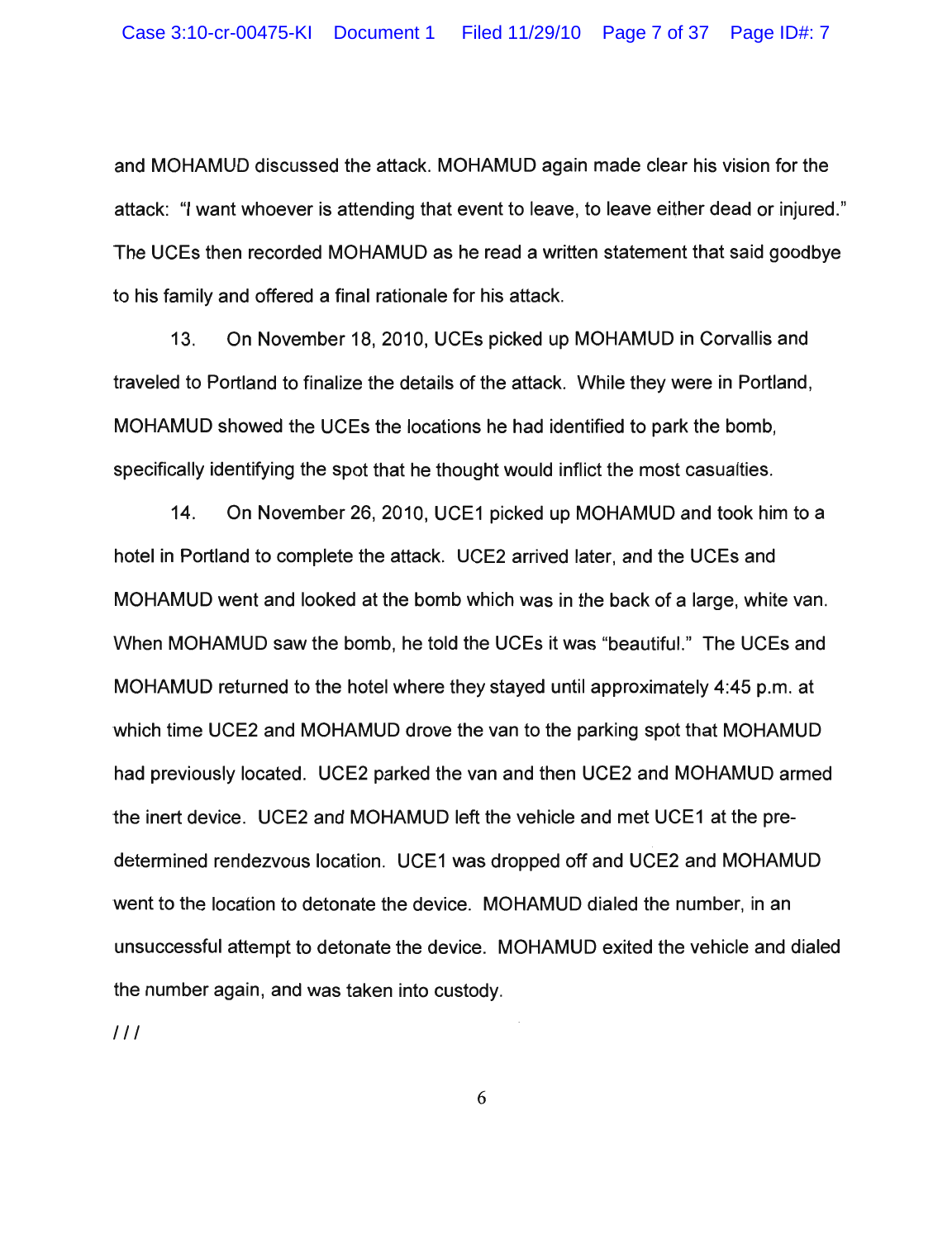# STATEMENT OF PROBABLE CAUSE

# **Contact With UA1**

15. Results of a court authorized search obtained during this investigation

showed that MOHAMUD was in email contact with UA1 in August 2009. UA1 was a

student in the United States from August 2007 to July 2008. In an email sent

August 31,2009, UA1 forwarded an email link regarding a religious school in Yemen to

MOHAMUD at truthbespoken@gmaiLcom. A review of the IP address associated with

this email shows that it was sent from Yemen.

16. According to court authorized surveillance, on December 3, 2009, MOHAMUD received an email from UA1:

salamz bro

it's me (UA1), i made it 2 OMRA, [praise be to god] if u wanna come, theres a bro that will contact u about the proper paperwork u need 2 come... i cant go online 4 a while, i hope 2 see u soon

abu abdallah

17. I know that the term "OMRA" refers to a pilgrimage to the Ka'bah, a sacred Muslim site that is located in Mecca, Saudi Arabia. A review of the IP address associated with this email, however, shows that it was sent from the northwest frontier province of Pakistan. The northwest frontier province borders Afghanistan and Pakistan's Federally Administered Tribal Area (FATA). Islamic militants frequently reside and train in these areas.

 $III$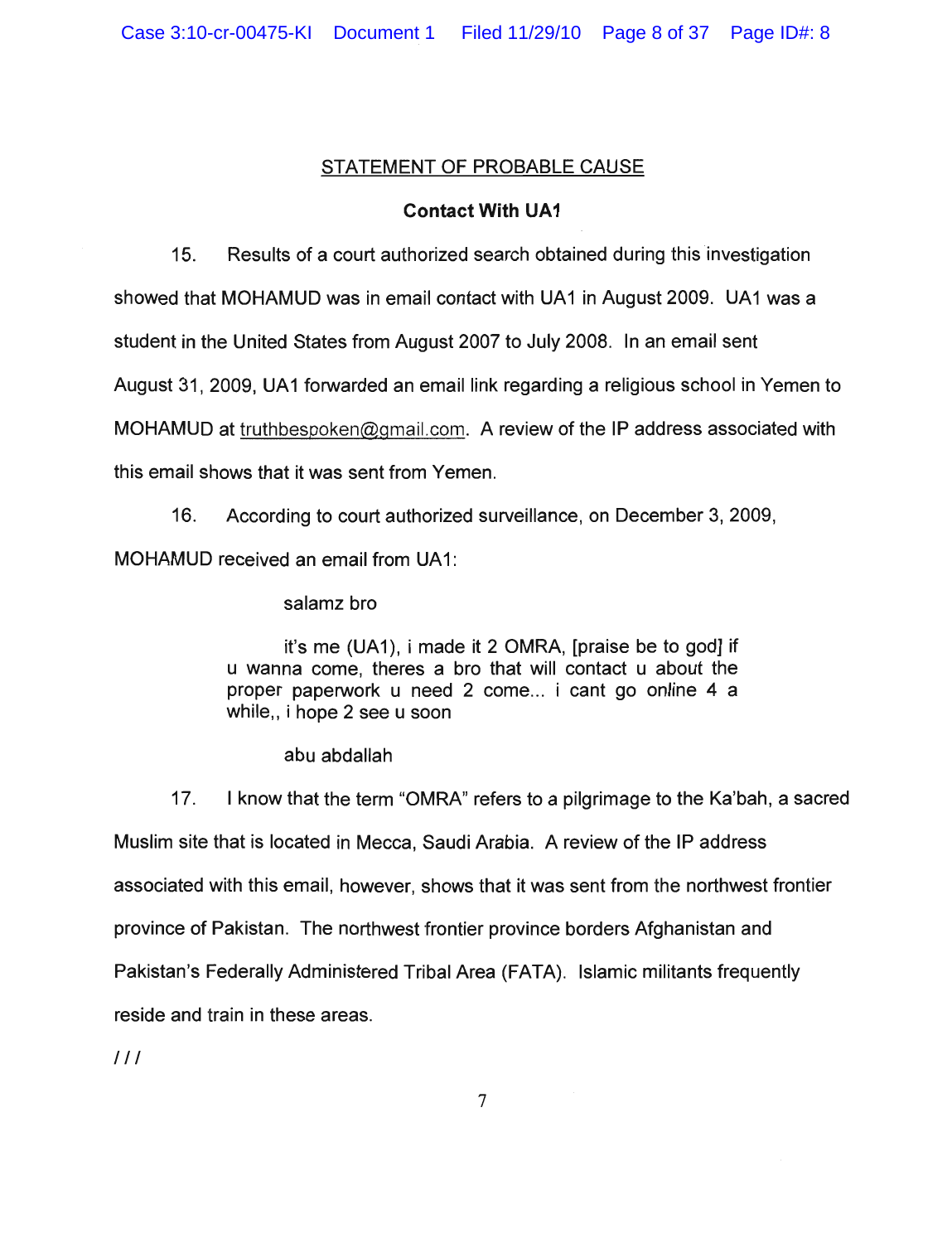18. Based on my training, experience and discussions I have had with other agents experienced in investigating international terrorism, I know that it is common for individuals involved in terrorist related activities to speak in code to avoid detection. Because of this and the originating locations of this and subsequent emails from UA 1, I do not believe the term "OMRA" as used in this email message referred to a location in Saudi Arabia. Additionally, based on the fact that this email was sent from the northwest frontier province of Pakistan, UA 1's apparent effort to conceal his location, and statements made by MOHAMUD described more fully below, I believe that UA1 had traveled from Yemen to Pakistan between August and December 2009 and the email described above was sent to MOHAMUD to notify him that UA1 had joined others involved in terrorist activities. Furthermore, I believe this email was an invitation for MOHAMUD to join him.

19. On December 5, 2009, MOHAMUD replied to UA 1: "yes that would be wonderful, just tell me what I need to do [God willing]. always wanted to see the ka'bah."

20. On December 12, 2009, MOHAMUD received a response from UA1:

hey

check this email

jvjv003@hotmail.com

pass is the same as the email except theres an = between the name and numbers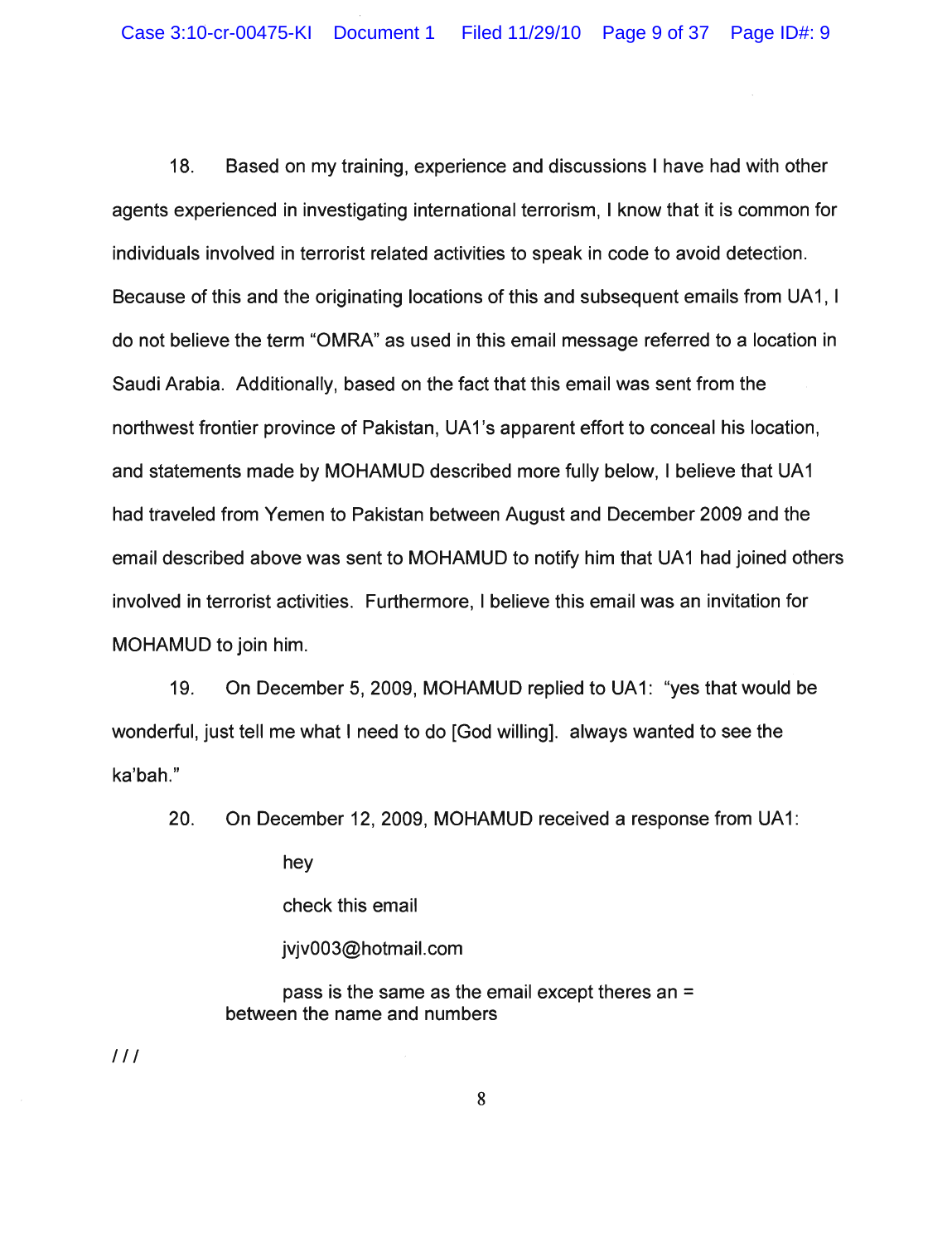21. A few minutes later MOHAMUD received another email message from UA1 telling him to contact "abdulhadi." Both messages UA1 sent to MOHAMUD on December 12 were also sent from the northwest frontier region of Pakistan. Based on my training and experience I believe these emails indicate that UA1 was providing MOHAMUD instructions to establish a covert line of communication with an individual known as "abdulhadi." "Abulhadi" is UA2 initially described above. Based on the fact these emails were sent from the frontier province of Pakistan. UA1's efforts to conceal his location, and statements made by MOHAMUD described more fully below, I believe that UA1 was involved in terrorist activities.

# **Attempts by MOHAMUD to Communicate With UA2**

22. On December 12,2009, MOHAMUD sent an email message from his truthbespoken@googlemail.com account to jvjv=003@hotmail.com as UA1 had instructed:

> [peace be upon you (common Arabic greeting)] Abu Abdallah

> how are yo brother abdulhadi, I was referred to you by a friend plz get back to me as soon as possible.

23. According to court authorized surveillance, MOHAMUD received an email in response indicating that the message was not delivered. I believe that MOHAMUD confused the email address, which was  $iviv003@$  hotmail.com, with the password, which was likely jvjv=003@hotmail.com or jvjv=003. MOHAMUD attempted to send an email to the password, resulting in his email being undeliverable. As a result, MOHAMUD's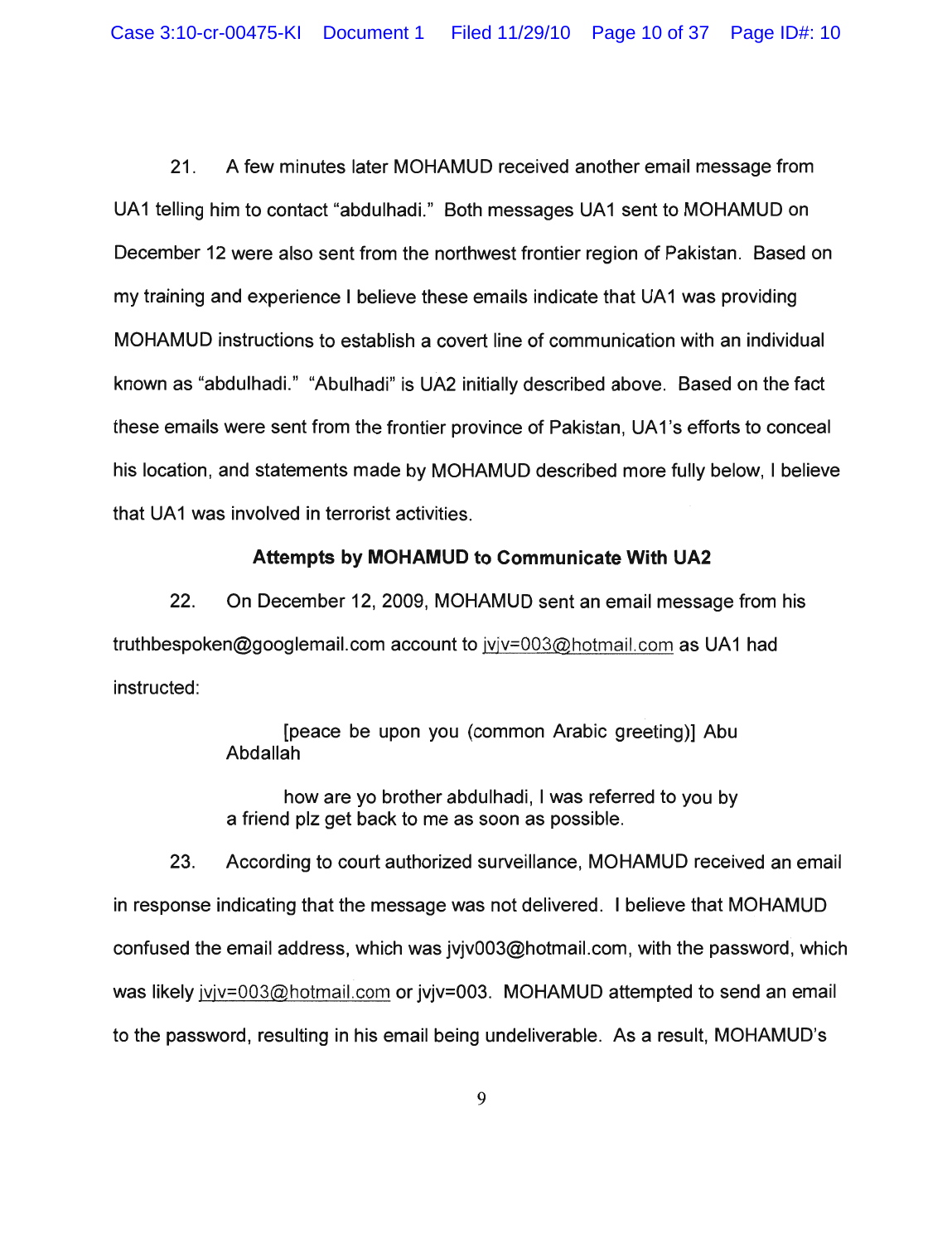email never reached its intended recipient. From December 2009 through May 2010, MOHAMUD made what I believe are several unsuccessful attempts to contact UA2 through email.

24. During this period of time, MOHAMUD also reiterated his commitment to violent jihad. On January 24, 2010, MOHAMUD sent an email to a friend who was living in Saudi Arabia. MOHAMUD, responding to his friend's statement that his friend was going to Makkah (the holy city of Mecca), wrote:

> oh nice, make lots of [prayer] for me, make [prayer] that I will be the one to open AI Quds and make [prayer] that I will be a martyr in the highest chambers of paradise

# June 14, 2010 Interview of MOHAMUD

25. On June 14, 2010, MOHAMUD was contacted at Portland, Oregon International Airport after he attempted to board a flight to Kodiak, Alaska. MOHAMUD was not allowed to board the aircraft. Shortly thereafter, MOHAMUD was interviewed by the FBI. During the interview, agents asked MOHAMUD about his planned trip to Alaska. MOHAMUD stated that he had secured a fishing job in Alaska through a friend and that he intended to stay with him through the summer. MOHAMUD said that he had previously intended to travel to Yemen, but had never obtained a ticket or a visa. When asked if he knew someone in Yemen, he stated that he did and had been in contact with UA1.

 $111$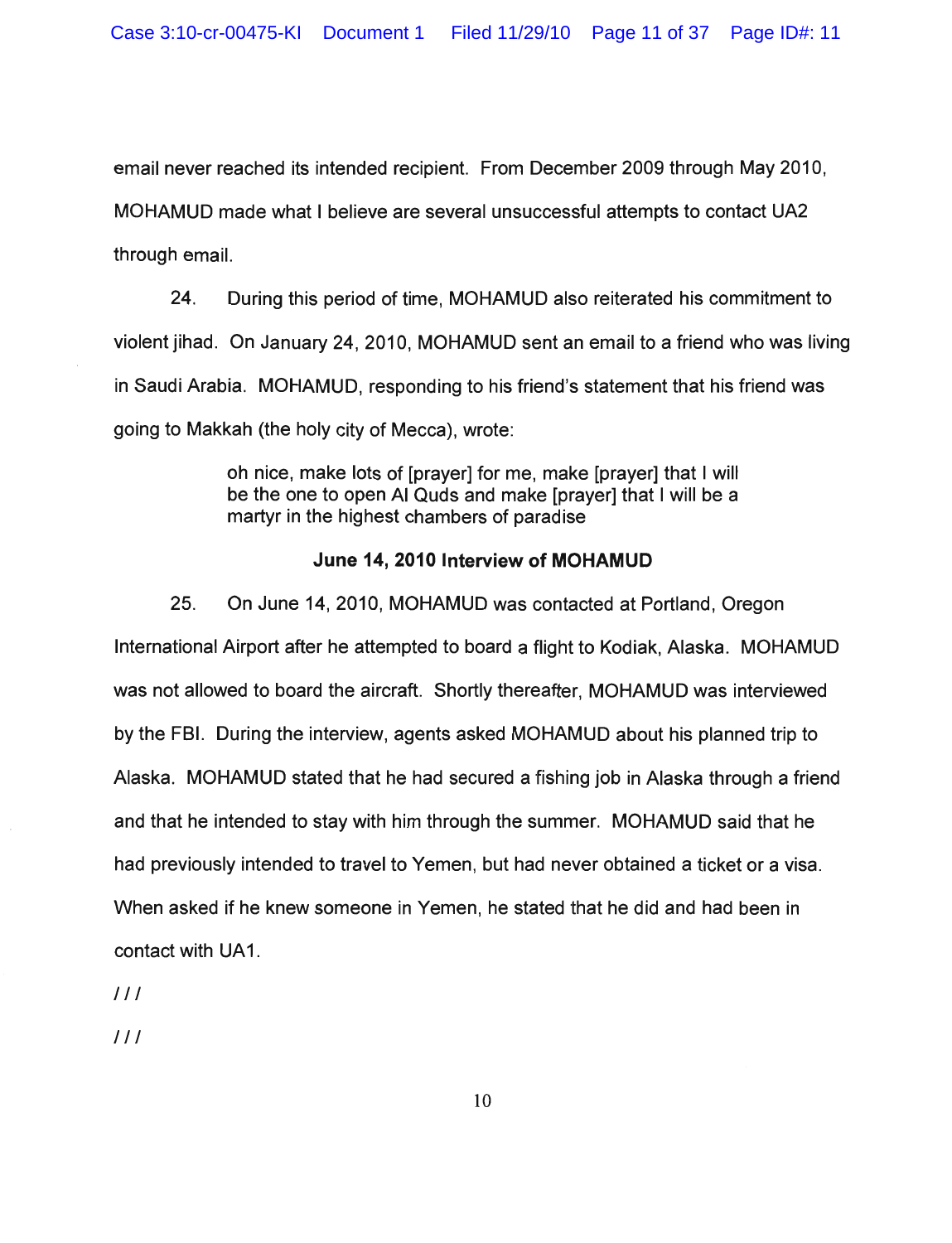Case 3:10-cr-00475-KI Document 1 Filed 11/29/10 Page 12 of 37 Page ID#: 12

# **Initial Contact Between UCE1 and MOHAMUD**

26. Based in part on MOHAMUD's earlier, unsuccessful attempts to contact

UA2, UCE1 contacted MOHAMUD in June 2010. On June 23,2010, UCE1 sent an

email to MOHAMUD using the account JVJV003@live.com. This email address was

used due to its similarity to the email address that UA1 told MOHAMUD to use

(jvjv003@hotmail.com). UCE1 wrote:

[hello] bro...go to hushmail.com and set up an account... send a message to me at abab003@hushmail.com, I hope to hear from you soon.

27. MOHAMUD, using a hushmail account, responded on the same day as

follows:

assalaumu alaykum brother how are you,

28. On June 25, 2010, UCE1 responded to MOHAMUD:

[and peace be upon you]. [praise be to God] I am good brother thank you for asking. I'm sorry for the delay in our communication, we've been on the move. [may God reward you] for responding so soon. are you still able to help the brothers? in sh'allah, I'll hear from you soon.

29. On June 25,2010, MOHAMUD responded:

I have been betrayed by my family, I was supposed to travel last year but Allah had decreed that i stay here longer than my heart desired. I am trying to find a way to go. I do not think I will able to go for a while. I need to save up and also clear up somethings. look for my emails inshallah, i will contact you when i am able to travel. pray for me that allah will free my passage from the lands of the ploytheists, peace be upon the messenger of Allah, his family and his companions. and peace be to you, and God's mercy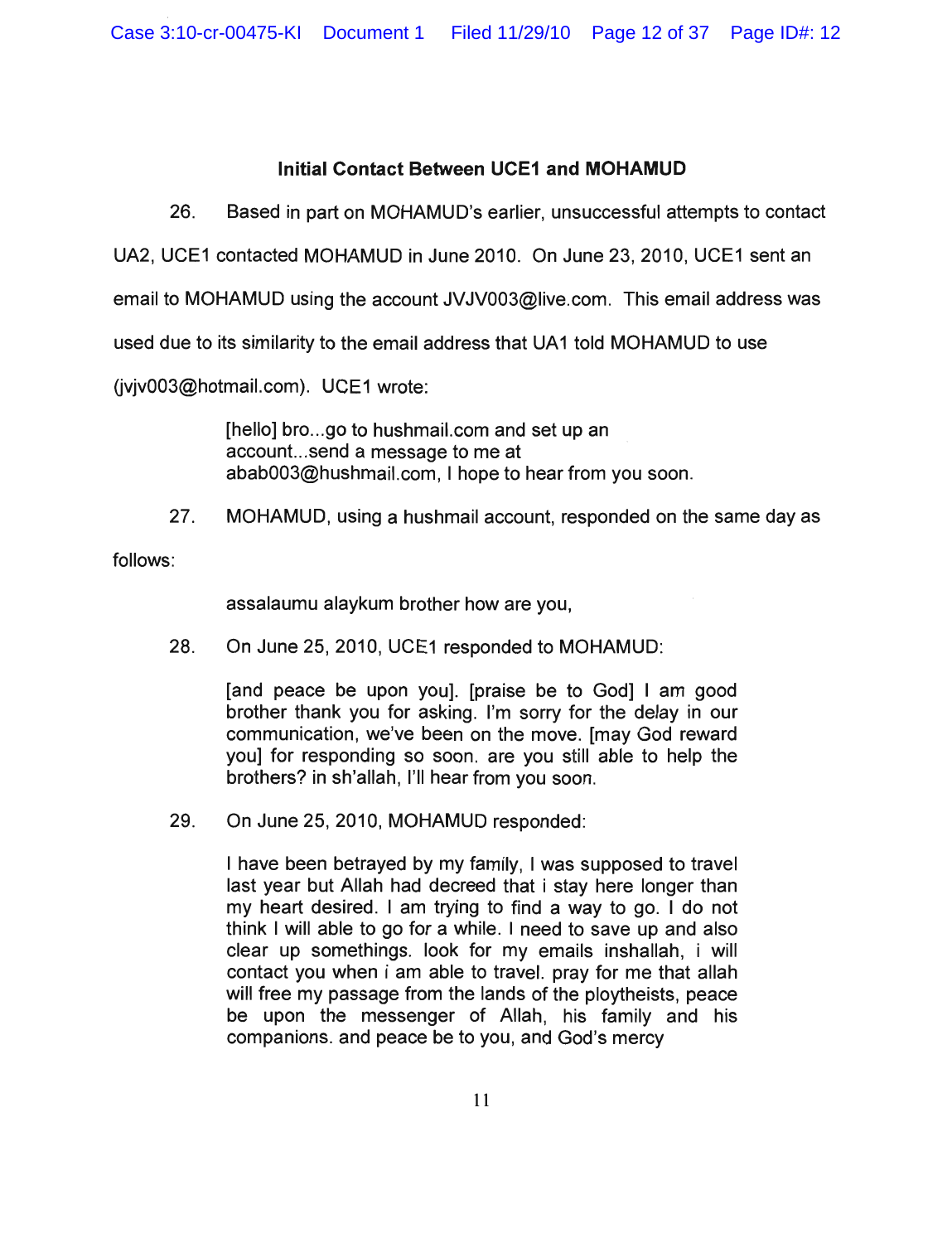Case 3:10-cr-00475-KI Document 1 Filed 11/29/10 Page 13 of 37 Page ID#: 13

30. MOHAMUD and UCE1 continued to communicate and agreed to meet in Portland in late July 2010. On July 26, 2010, MOHAMUD suggested a meeting location to UCE1; UCE1 emailed MOHAMUD that he did not want to meet at that location because of security concerns. MOHAMUD responded that he was concerned about UCE1's identity:

> and of course I will have a set of questions for you when we meet about your aqeeda to makes ure you are not a spy yourself. which of course leads me to ask, that only (UA1) could have given you my truthbespoken eamil or one or two other brothers. how did you get my email and if (UA 1) did give you my email then how do you know him and describe him to me if you really do know him. only as precaution brother no hard feelings.

31. On July 28,2010, UCE1 replied that a "brother from oregon who is now far away vouched for you," and that UCE1 would answer all of MOHAMUD's questions when they met. The reference to "a brother" was intended to convince MOHAMUD that UCE1 was associated with UA1 or UA1's associates.

# July 30, 2010 Meeting Between UCE1 and MOHAMUD

32. On July 30, 2010, the first face-to-face meeting between MOHAMUD and UCE1 took place in Portland. At approximately 11 :30 a.m., MOHAMUD met UCE1 in downtown Portland. They then walked a few blocks to a nearby hotel. As they walked, UCE1 asked MOHAMUD what he had done over the course of his life to prove himself as a good Muslim. MOHAMUD responded that he had written articles which had been published in "Jihad Recollections." UCE1 asked MOHAMUD to send him copies of the articles he had written.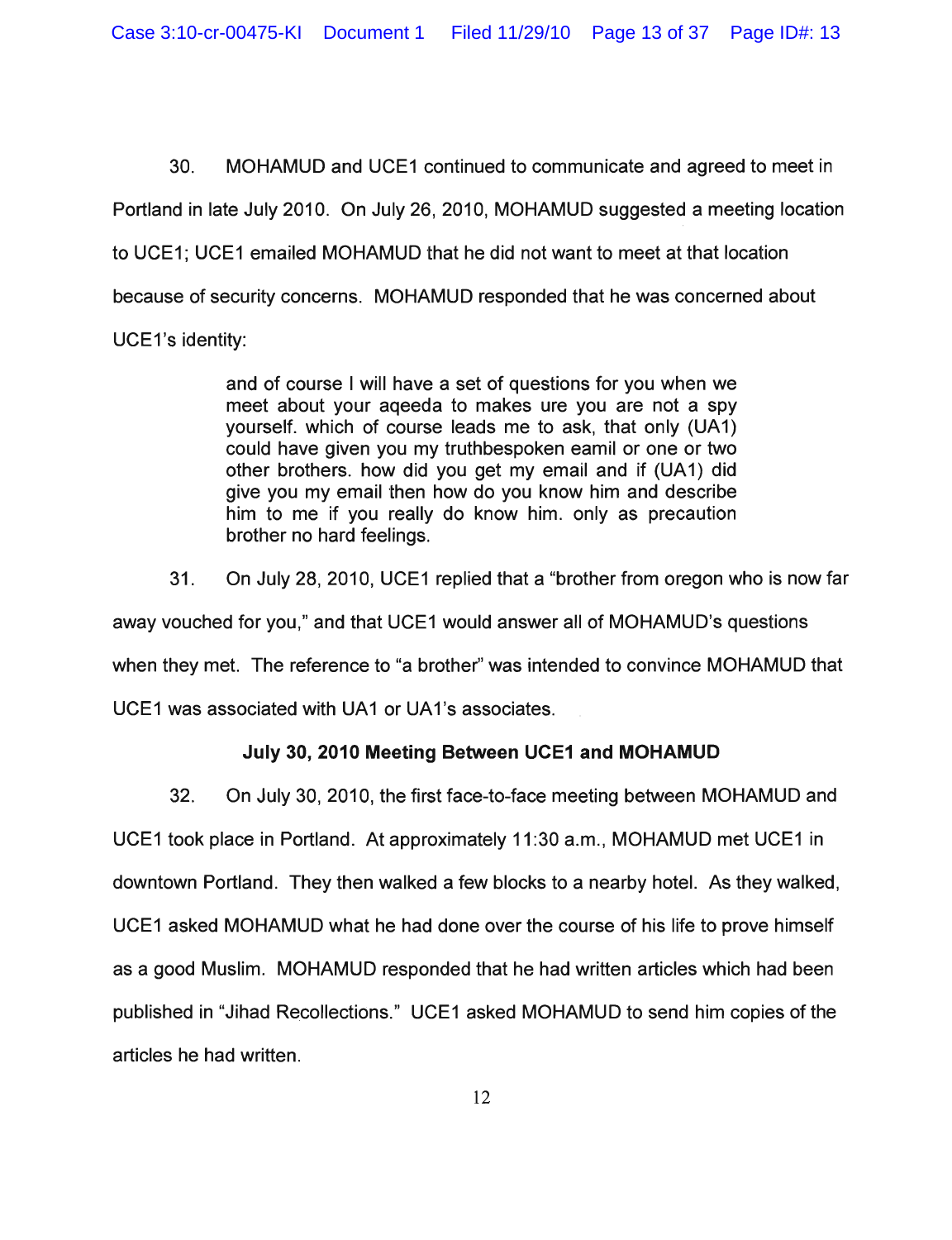33. MOHAMUD asked UCE1 how he obtained MOHAMUD's "truth bespoken" email address. UCE1 stated that he received MOHAMUD's email address from the "ijtimeat," loosely translated from Arabic as "council." MOHAMUD asked if UCE1 had been in contact with UA1. UCE1 said he may have met UA1 overseas but that it was only in passing. UCE1 gave a general physical description of UA1, but stressed that he received MOHAMUD's contact information from the "ijtimeat." UCE1 asked MOHAMUD if he could travel and mentioned that it might be difficult for MOHAMUD to support the cause overseas if he was on the No-Fly list.

34. UCE1 asked what MOHAMUD would do "for the cause." MOHAMUD said he initially wanted to wage war in the U.S. Later on, MOHAMUD read one of the Hadiths and had a dream. In the dream, MOHAMUD said he traveled to Yemen and received training. Afterwards, he was sent to Afghanistan to lead an army against the infidels. UCE1 said this was a good dream, but that MOHAMUD must be careful. MOHAMUD said he wanted to introduce some brothers to UCE1. UCE1 said he should not tell anyone about him or this meeting to protect MOHAMUD and himself.

35. UCE1 again asked what MOHAMUD would do for the cause. MOHAMUD said he "could do anything." UCE1 said he could not tell him what to do, that it had to come from his own heart and Allah. UCE1 suggested the following options: (1) pray five times a day and spread Islam to others; (2) continue studying and get an engineering or medical degree so he could help the brothers overseas; (3) raise funds for the brothers overseas; (4) become "operational;" and (5) become a "shaheed" (martyr). MOHAMUD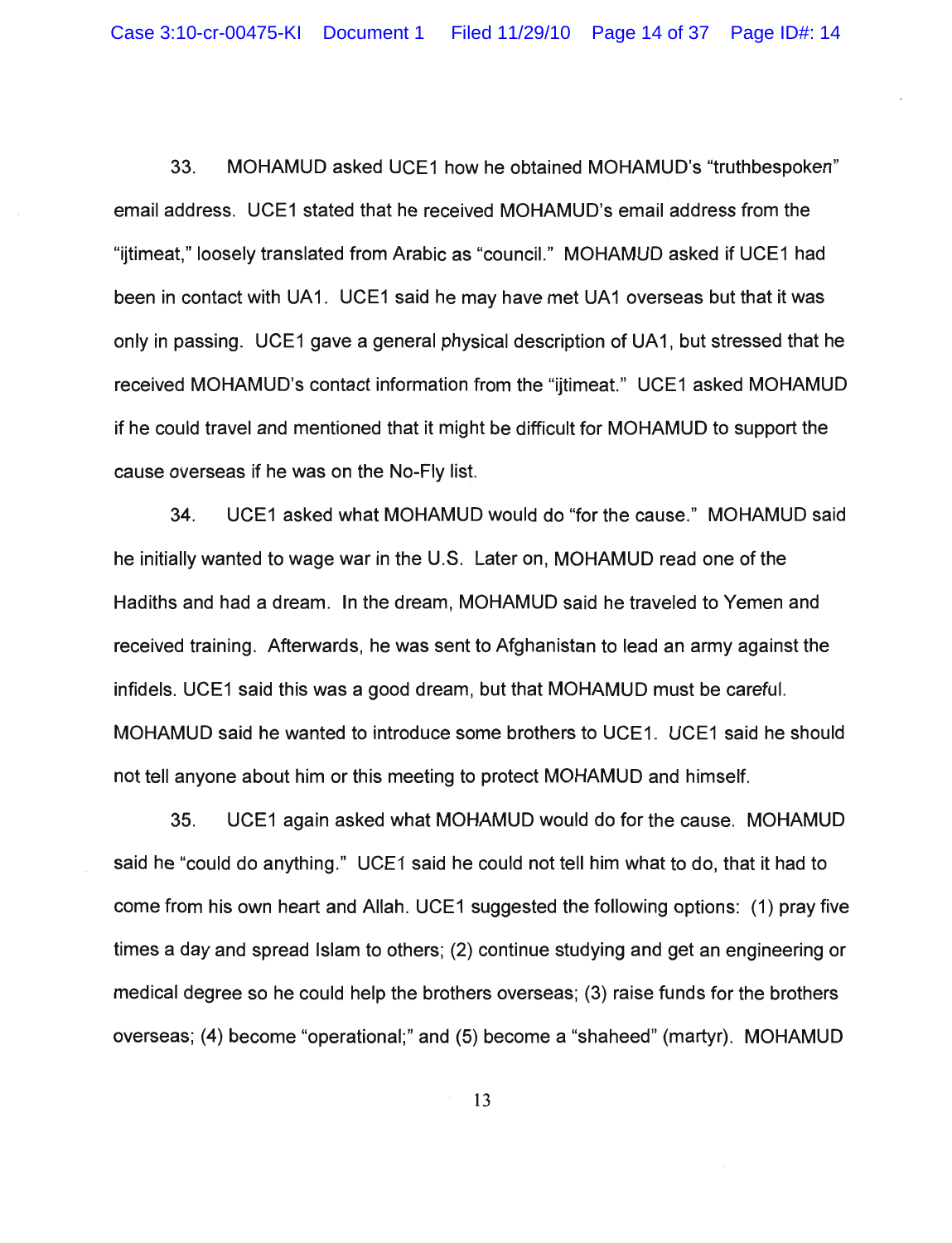immediately said he wanted to be "operational," but noted he did not know how and he would need training.

36. When asked to elaborate on went he meant by being operational, MOHAMUD said he wanted to put an explosion together and went on to say he has heard of brothers putting stuff in a car, parking it by a target, and detonating it. UCE1 indicated he would be able to help out with this type of operation by introducing MOHAMUD to a brother who was an expert in explosives.

37. UCE1 asked MOHAMUD to do some research about possible targets. UCE1 concluded the meeting by saying he would contact MOHAMUD via e-mail and see him again in approximately four weeks. UCE1 was equipped with audio equipment to record the meeting. However, due to technical problems the meeting was not recorded.

## **Articles Written by MOHAMUD for "Jihad Recollections"**

38. On July 30, 2010, after their face-to-face meeting, MOHAMUD sent an email message to UCE1. In the email message MOHAMUD stated that he had come to a decision about their discussion and would discuss it in further detail the next time they met. MOHAMUD also explained that he had published articles in "Jihad Recollections" in 2009 under the name Ibnul Mubarak. He enclosed links to each of these issues of "Jihad Recollections" and described the articles. MOHAMUD added that he had planned to submit a fourth article to "Jihad Recollections."

III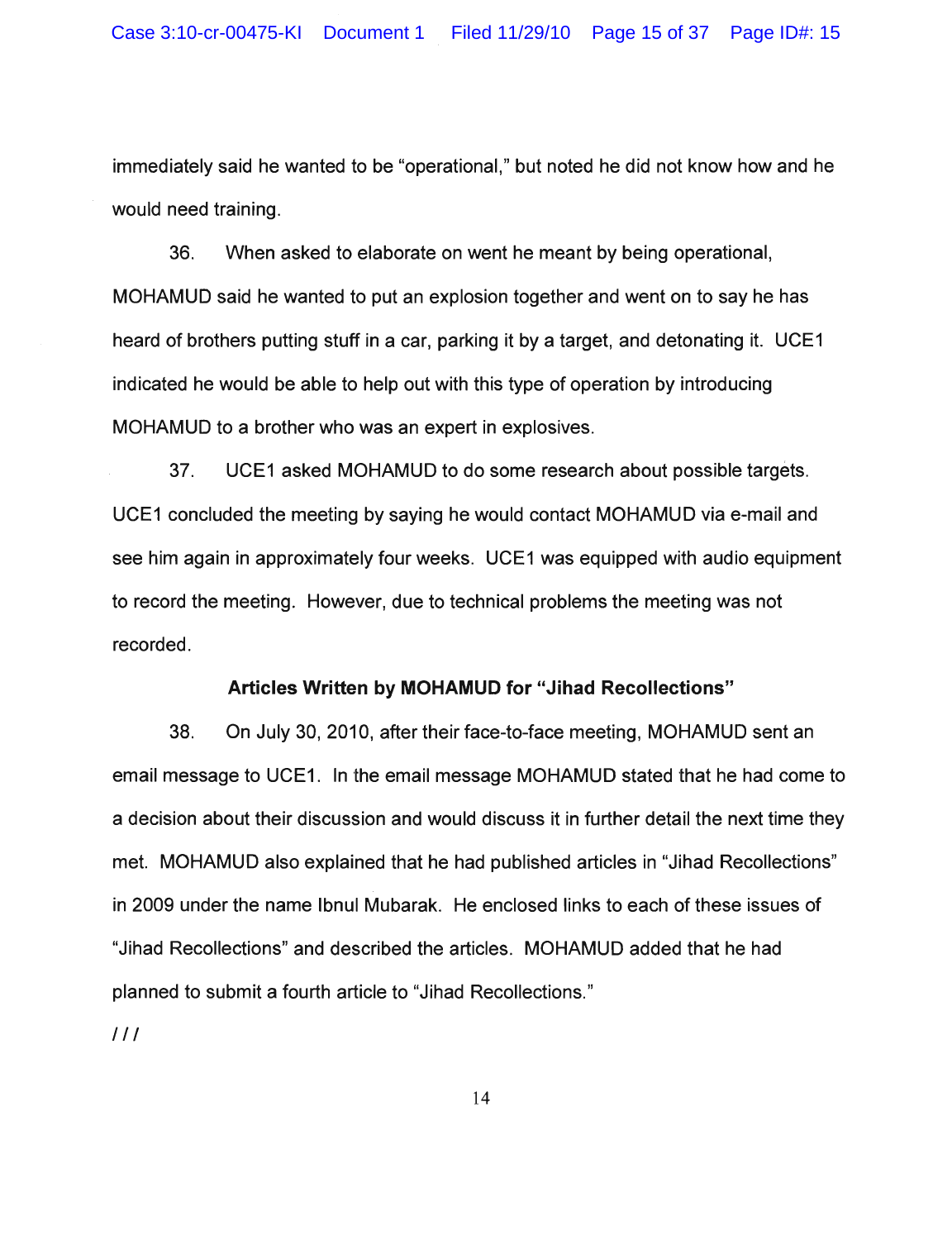39. I have reviewed the online versions of the first three issues of "Jihad Recollections" and I have confirmed that the articles described by MOHAMUD and the links to the articles sent to UCE1 were in fact published. In his April 2009 article, entitled "Getting in shape without weights," MOHAMUD offered tips on preparing for violent jihad. Preparing militarily, he said, includes the need to "exercise the body and to prepare it for war ...." MOHAMUD wrote that the "Mujahid ... must fulfill the obligation of preparing himself physically for jihad ..." and that it is necessary to train "in order to damage the enemies of Allah as much as possible." MOHAMUD also wrote that it terrorizes the enemy when the Mujahideen strike with speed and planning, and that the ability to carry on for a long period of time is especially helpful during raids on the enemy.

40. In addition to the "Jihad Recollections" articles, MOHAMUD included another article that he said he wrote and sent to "Inspire." "Inspire" is an extremist publication published by al Malahim media, the media arm of AI Queda of the Arabian Peninsula, a designated Foreign Terrorist Organization, which has included articles from OSAMA BIN LADEN and articles about committing violent jihadi attacks.

## August 19,2010 Meeting Between UCE1, UCE2 and MOHAMUD

41. On August 19, 2010, the second face-to-face meeting between MOHAMUD and UCE1 took place in Portland. During this meeting UCE1 again met MOHAMUD downtown and walked to the hotel where they met on July 30, 2010. In the hotel room, UCE1 introduced MOHAMUD to a second FBI Undercover Employee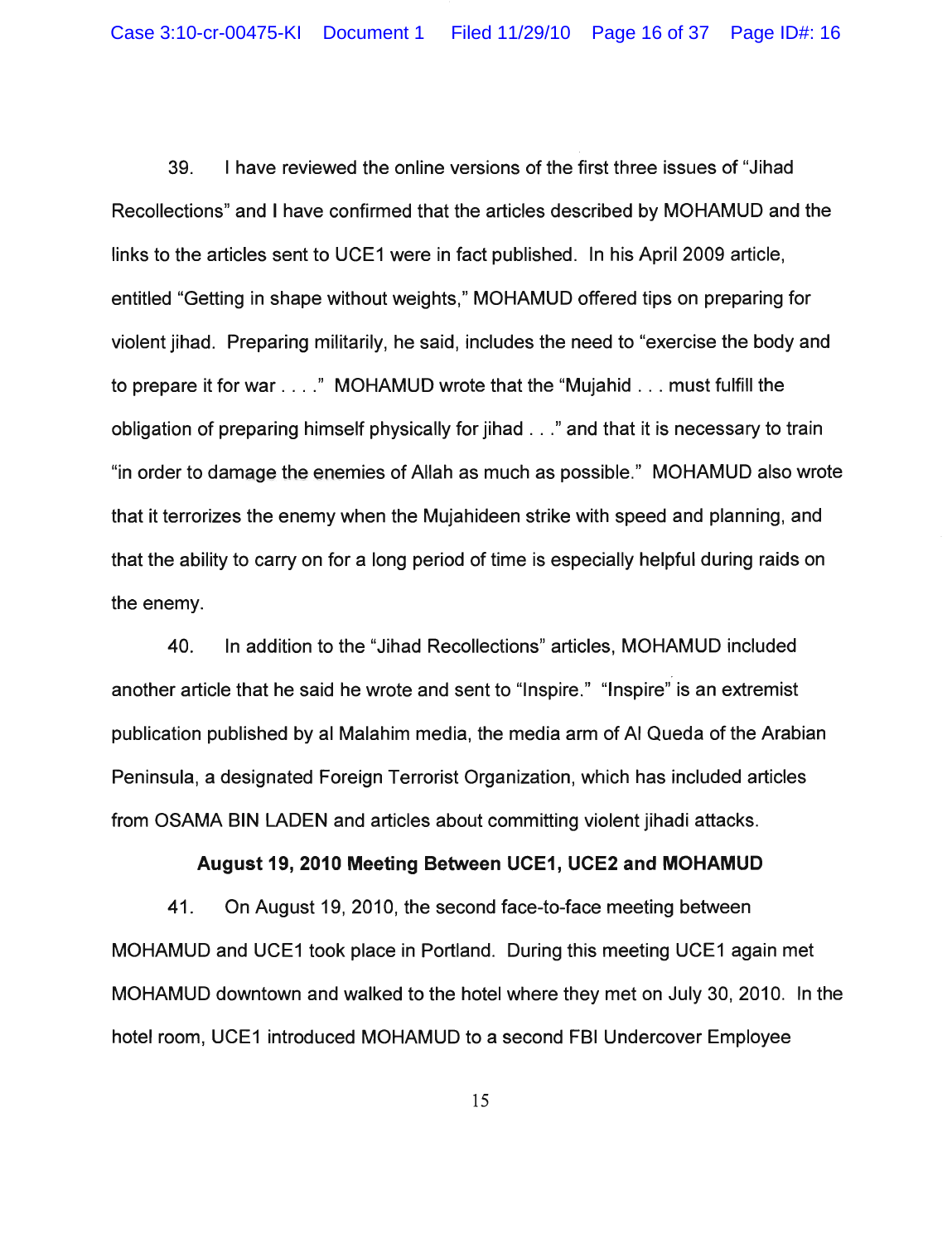(UCE2). UCE2 held himself out to be an experienced operative working with UCE1.

The meeting was audio and video recorded by multiple recorders on the UCEs and

placed in the hotel room where the meeting occurred. I have reviewed portions of these

recordings.

42. After some preliminary discussion, MOHAMUD told UCE1 and UCE2

when he began thinking about violent jihad:

Well, when I was fifteen you know I had a, I was - I made [a special prayer for guidance] about whether I should you know ... should go you know and make jihad in a different country or to make like an operation here you know like, something like Mumbai. You know, it would be simple you know you could get some weapon you know. So I made [a special prayer for guidance] and it was like when I was fifteen so, I had a dream that night, and in my dream you know I saw the mountains of Yemen ....

43. UCE1 later asked MOHAMUD when he started thinking about the

mujahideen. MOHAMUD said that it was when he turned fifteen, and he explained that

during Ramadan someone told him about the martyrs and the virtues, and MOHAMUD

"didn't even have to hear anything else." Elaborating, MOHAMUD said: "This is a

decision that I made and if, if this [the truth], you know ... and if you don't sacrifice your

own kids, when will victory come you know. There has to be sacrifice before you know

any progress is made anywhere; anything."

44. The parties continued to talk. MOHAMUD described the target he had indentified to UCE1 and UCE2:

> Basically it's [Pioneer Square] like, Portland is like the main meeting when they have events everybody comes up there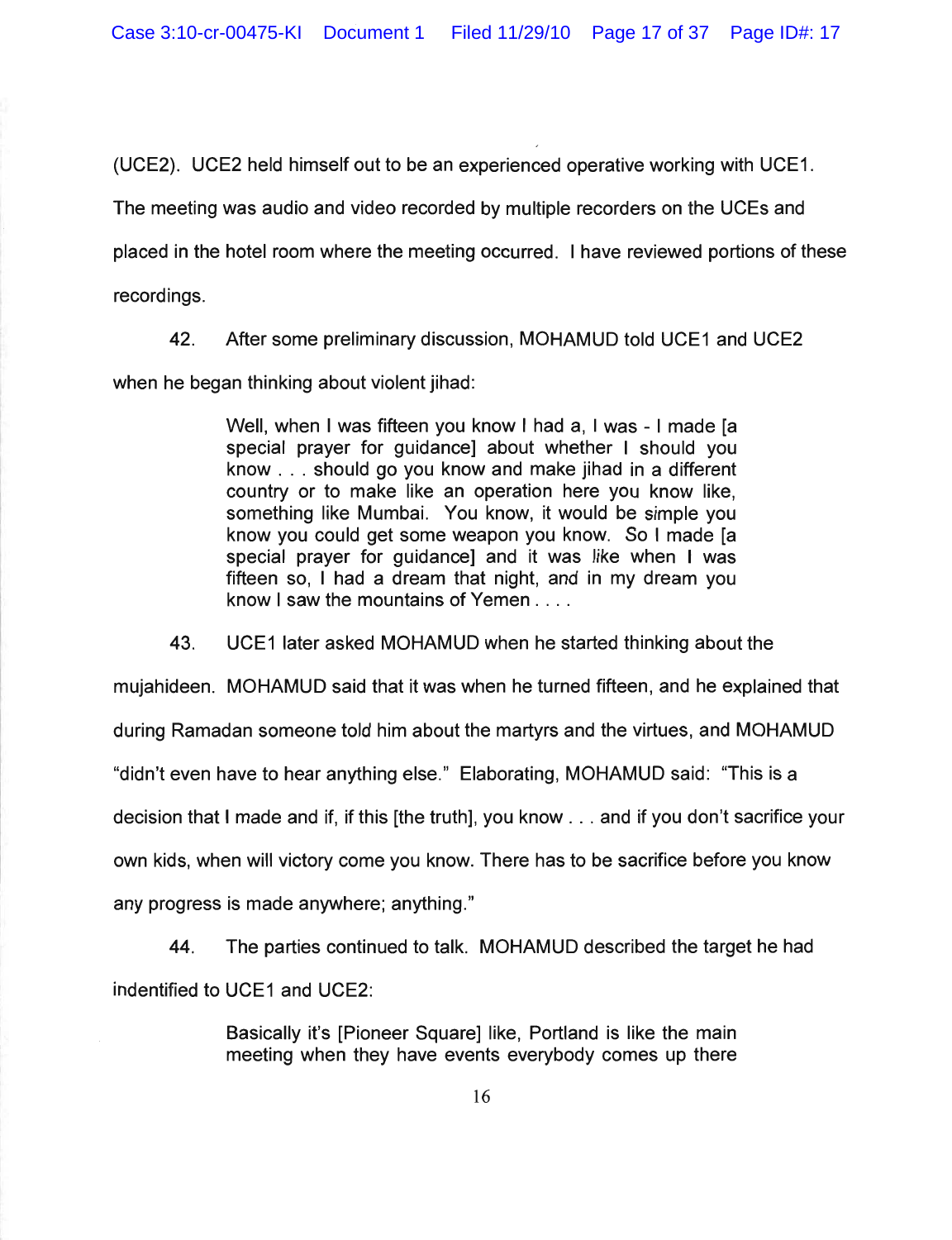you know? So they have a, on the 26th of November  $\ldots$ they have a Christmas lighting and some 25,000 people that come. You know the streets are packed. I thought, I thought if you could help me you know to have a, to have a you know a truck [if God will], you know so that they could you know refrain. If you understand what I'm saying to you?

45. The conversation continued:

UCE1: but um, and this, this is again, what's in your heart? So I'm just bringing it to your mind? You know there's gonna be a lot of children there?

MOHAMUD: Yeah I mean that's what I'm looking for.

UCE1: For kids?

MOHAMUD: No, just for, in general just a huge mass that will, you know like for them you know to be attacked in their own element with their families celebrating the holidays. And then for later to be saying, this was them for you to refrain from killing our children, women ... so when they hear all these families were killed in such a such a city they'll say you know what your actions you know they will stop you know. And it's not fair they should do that to people and not feeling it, The sheikh Usama you know (UI) he said [I swear to Allah the Great], you know he swore by Allah you know, [that America will not even dream of security . . .]

46. UCE2 then told MOHAMUD that he loved his idea but that he could leave

anytime he wanted. UCE2 then asked MOHAMUD about the law enforcement

presence at the event, to which MOHAMUD replied:

Is that ... in Portland? Not really. They don't see it as a place where anything will happen. People say you know, why, anybody want to do something in Portland, you know. It's on the west coast, it's in Oregon; and Oregon's like you know, nobody ever thinks about it. If we're like LA or something that's different so . . . .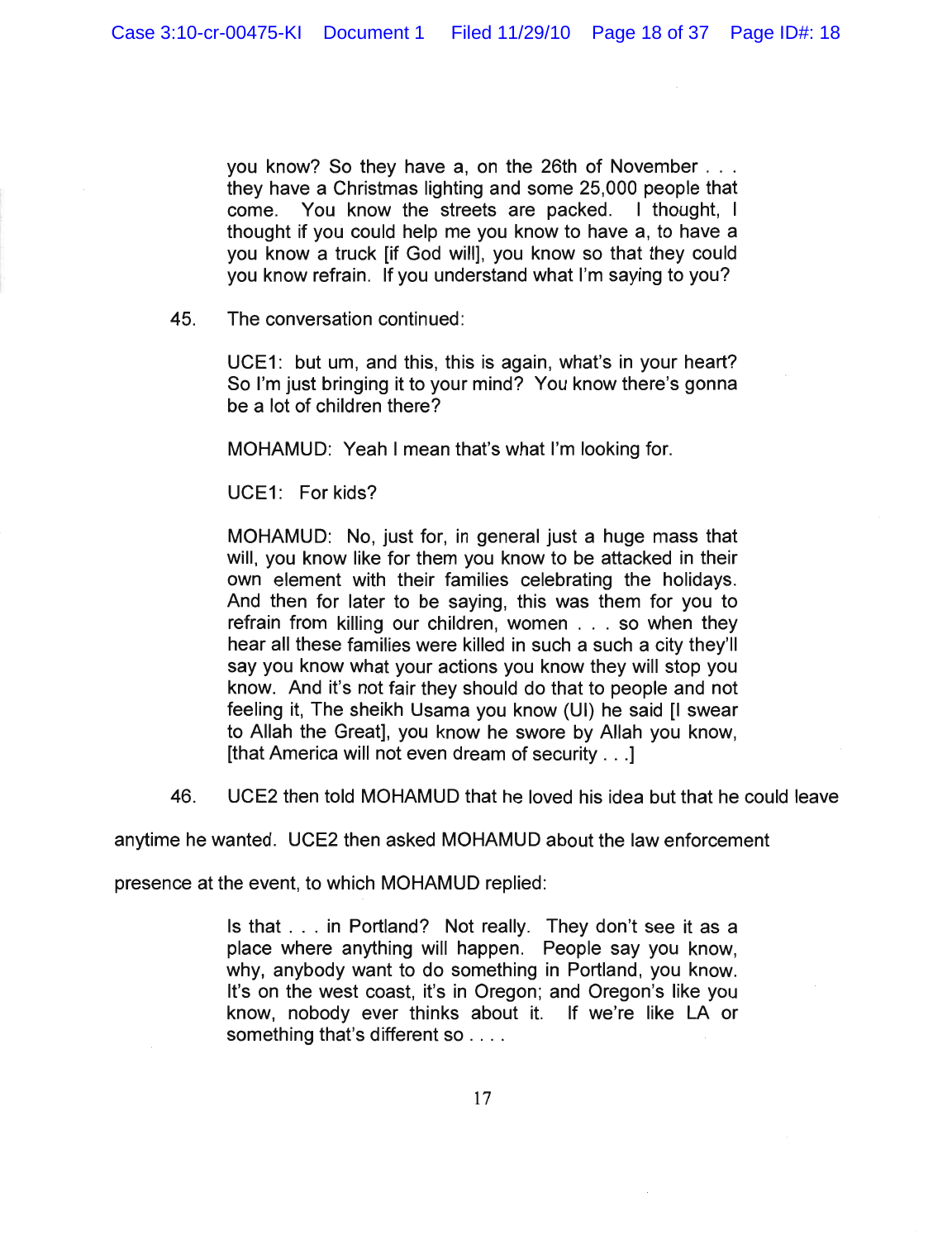Case 3:10-cr-00475-KI Document 1 Filed 11/29/10 Page 19 of 37 Page ID#: 19

47. UCE2 asked MOHAMUD if he thought about an attack when he was

fifteen years old. MOHAMUD again mentioned that he had originally thought about

conducting an attack similar to the Mumbai attack by teaming up with some "brothers."

He said that because he had been a rapper, he could obtain a pistol or AK (AK47

assault rifle). MOHAMUD was seventeen, not fifteen at the time of the 2008 Mumbai

attacks.

48. UCE1 asked MOHAMUD to further describe the tree lighting ceremony.

MOHAMUD continued:

They bring a big Christmas tree and sit it in the middle of the square. And all the people gather ... the mayor give a big speech and you know all the people are there. And they bring their you know families you know. This is their holiday ... people come for this lighting at 5:30 sharp ... so I was thinking that would be the perfect time you know ... .

49. MOHAMUD explained his plans further, and UCE2 asked MOHAMUD:

So are you telling me that you don't mind driving it and, and blowing it up while you in it?

MOHAMUD: Yeah, I don't mind that. That, that, that I mean if, if I wasn't in it then you know then they'll look for me and I would have to have some way to leave the country you know[.]

50. A short time later, the UCEs confronted MOHAMUD about the significance

of what he was suggesting, repeatedly reminding MOHAMUD how difficult the operation

would be. Again, the UCEs asked him how long he had been thinking about this.

MOHAMUD responded: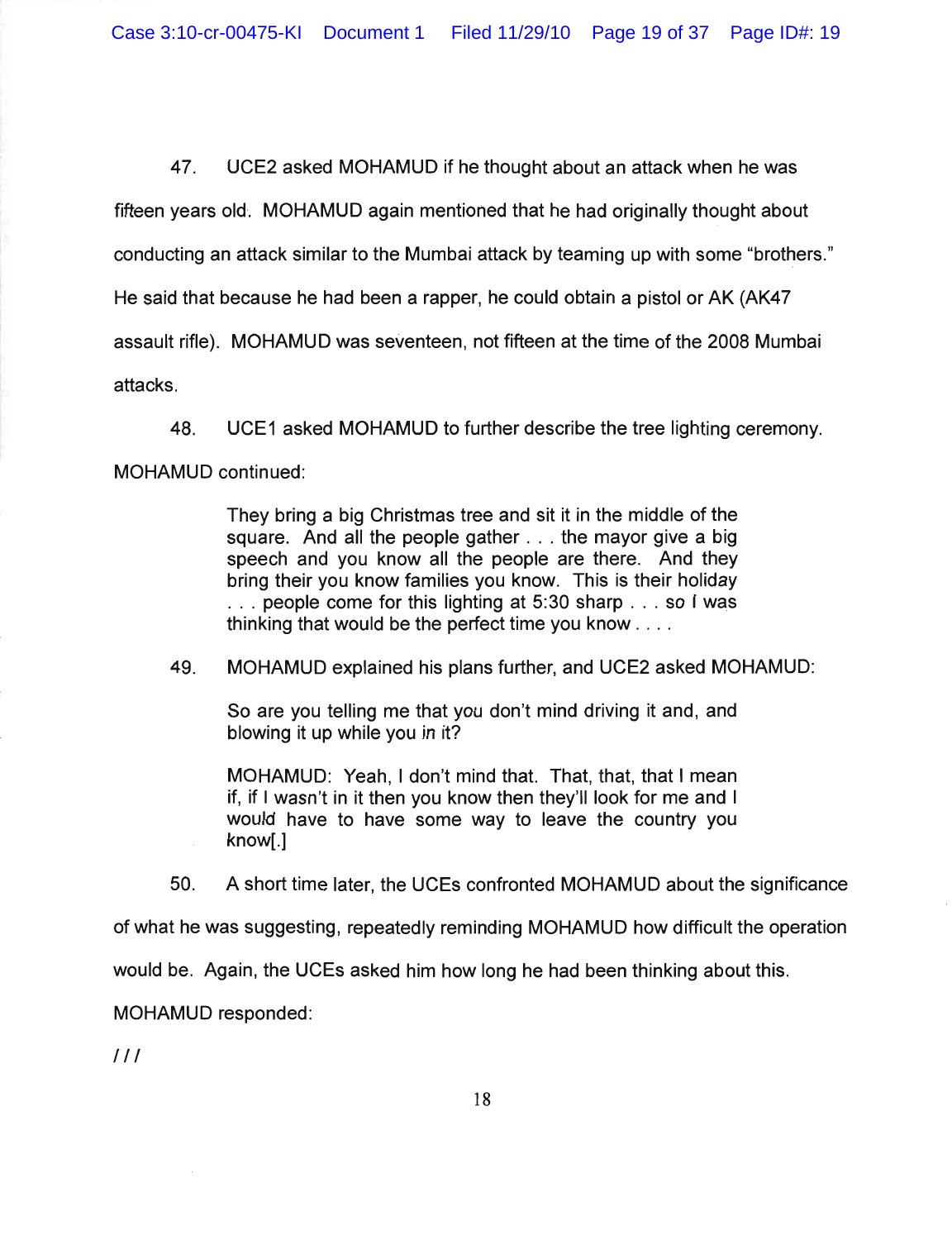Since I was fifteen you know I, since I was fifteen I thought about all this things before ....

UCE1: And you're not worried?

MOHAMUD: Because if you were to going to [Paradise] you wouldn't have to worry, right?

51. UCE1 asked MOHAMUD how long he had been thinking specifically of an

attack on Pioneer Square, and MOHAMUD said since UCE1 and MOHAMUD had

talked before. MOHAMUD said that he looked around at a couple of places, looked to

see where a vehicle could be placed and where the most people were and he decided

that Pioneer Square was the best place.

52. In response to the UCEs describing how difficult the operation would be,

and specifically responding to the UCEs' statements regarding the presence of families

and children at the attack location, MOHAMUD responded:

Yes, I will push the button because [my brother], every day we see ....

UCE1: Allah [UI] Allah is looking at you right now.

MOHAMUD: Allah [may He be glorified and exalted] is always looking at me, but imagine every day we see you know in our, you know, newspapers and news you know our people are killed you know. So for us to see that you know it would be a smile from me to see them in the same ... you know, you know what I like, what makes me happy? You know, what I like to see? Is when I see the enemy of Allah then you know their bodies are torn everywhere. Like, like when I see the (UI).

53. The UCEs talked with MOHAMUD about whether he was committed to the

attack he was planning, and UCE1 told MOHAMUD: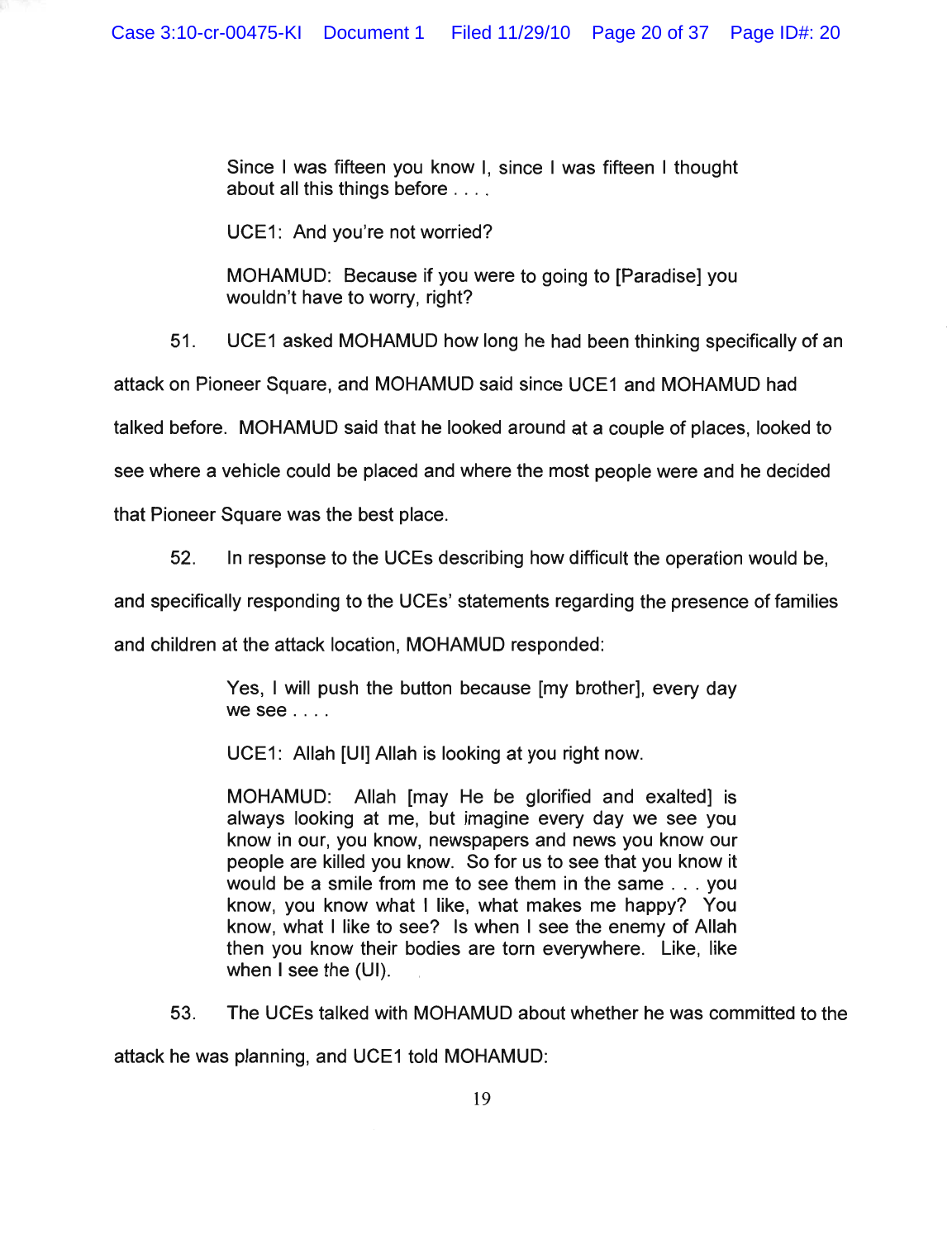We want to make sure that it's, you know, it's in your heart, you know. If we get all the way there and you're like, uh oh. Yeah, and even if that happens, we'll be disappointed but you always have a choice. You understand? With us you always have a choice.

54. MOHAMUD and the UCEs then left the hotel room after the meeting and drove to Pioneer Square. They walked around Pioneer Square and MOHAMUD explained where the people and the Christmas tree would be during the ceremony, where he was thinking about driving, and potential obstructions to the vehicle. UCE2 asked what MOHAMUD would have done if he had never met the UCEs. MOHAMUD explained that one of his plans was to leave the country without graduating and go visit his friend in Saudi Arabia. MOHAMUD implied that from Saudi Arabia he would then try to meet the right people. MOHAMUD also said that UA1 told MOHAMUD to come overseas and study, which would give MOHAMUD a legitimate reason to travel. MOHAMUD also discussed his plan to enter Yemen.

# **Email Exchange Between UCE1 and MOHAMUD**

55. On August 21, 2010, UCE1 sent MOHAMUD an email in which he stated that he and UCE2 were going to discuss MOHAMUD's plan with the "council." Prior to doing so, however, UCE1 said that he wanted to make sure MOHAMUD was serious about his intention to commit this attack. He asked MOHAMUD to pray and "let me know how you feel. A bomb is very serious matter ... this attack must come from [his heart] . . . ."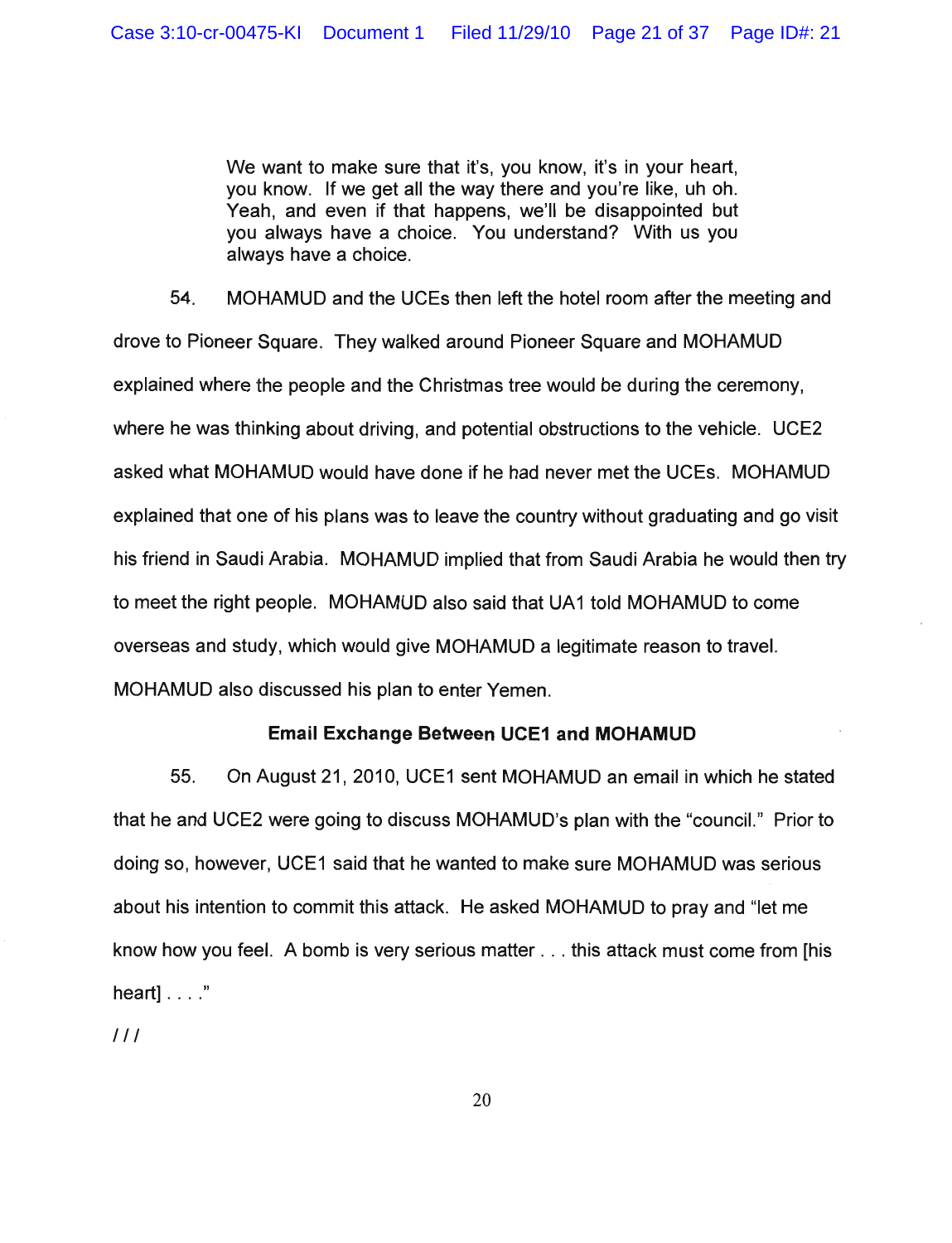56. On August 27, 2010, MOHAMUD replied to UCE1 that he had prayed for guidance and, when he woke up, his "[faith] was sky high for no apparent reason. so i see it as a sign [God willing] that the trafficl ight is green  $I_0$ ..."

### **September 7, 2010 Meeting Between UCE1, UCE2 and MOHAMUD**

57. On September 7, 2010, MOHAMUD met with UCE1 and UCE2 for the third time. That evening, UCE1 picked up MOHAMUD and the two went to a hotel in Portland where they met UCE2. This meeting was audio and video recorded on multiple recording devices concealed on the UCEs, in the hotel room, and in the UCEs' vehicle. I have reviewed portions of these recordings.

58. UCE1 told MOHAMUD that he had showed the "council" MOHAMUD's work. He told him that they were impressed and did not want MOHAMUD to be a martyr yet because he had skills that would be useful to the brothers overseas. Rather, they suggested, MOHAMUD go through with his plan, but then leave the country after the attack instead of martyring himself. UCE1 again told MOHAMUD that his participation in the plan was solely his decision: "This is your choice, it's what in your heart, we can't tell you what's in your heart."

59. A short time later, UCE1 asked MOHAMUD which option would he chose if he were presented with the following two choices related to the operation that they had discussed: (1) MOHAMUD could become a martyr by driving a van to the attack site and completing the attack, or (2) MOHAMUD could park the vehicle, leave the area, make a cellular telephone call and "the same thing happens." According to UCE1,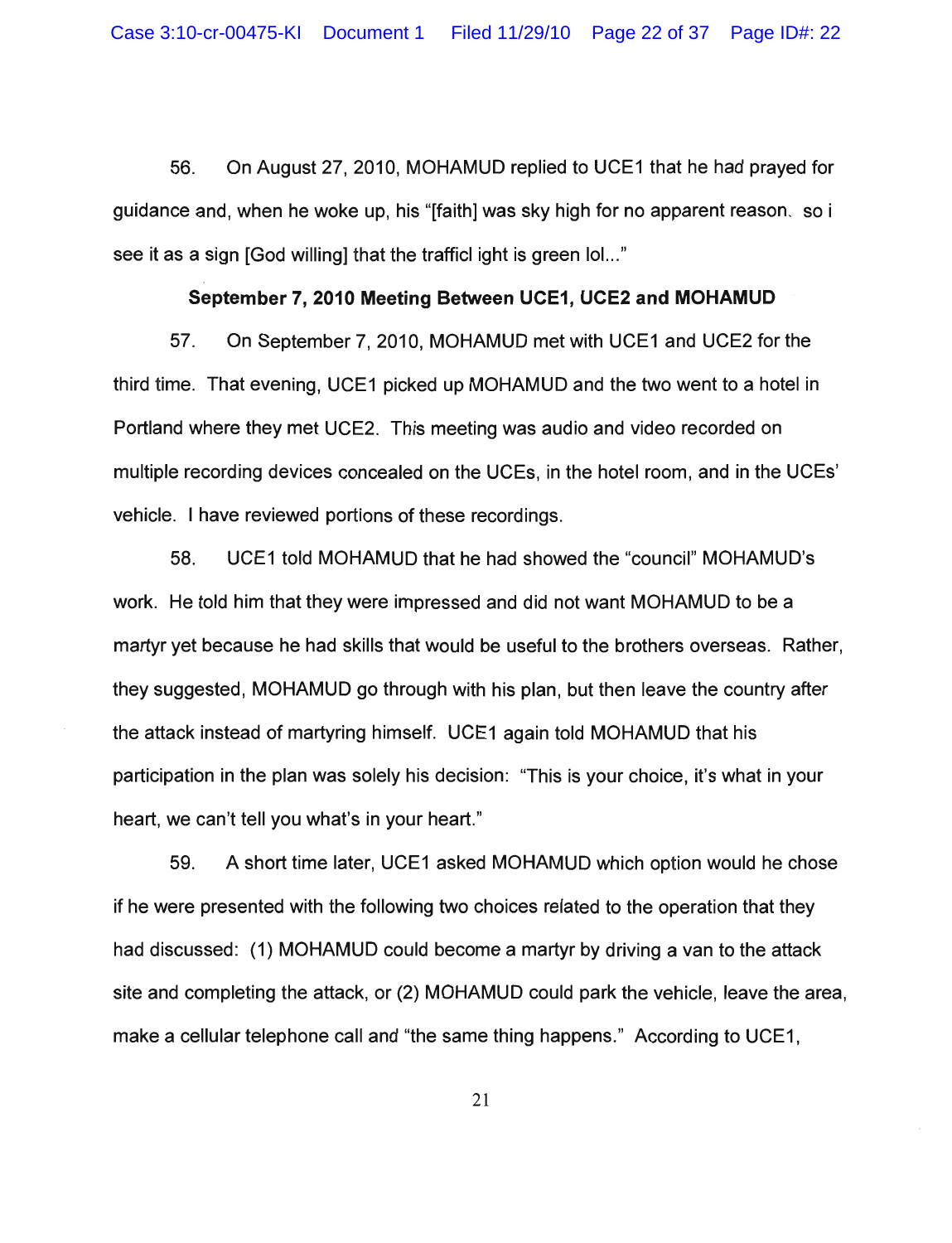MOHAMUD and UCE1 would then travel someplace and stay for a few days before traveling overseas. MOHAMUD responded that he preferred the second option because he believed that martyrdom required the "highest level of faith." He was concerned that after living in the United States and attending college he may not have that "high faith."

60. The UCEs asked MOHAMUD to find the ideal place to park the truck informing him that it could be up to a block away and still be effective. They also told him that the bomb would be in a van. MOHAMUD stated that he would find a place to park it. When he found the parking spot, MOHAMUD said that he would send an email to UCE1 stating that he "found his keys."

61. UCE2 also asked MOHAMUD if he was willing to purchase some components for the bomb. MOHAMUD agreed and the UCEs asked him to buy one Utiliteck Mechanical Programmable Timer, two Nokia prepaid cellular telephones, one heavy duty toggle switch and one heavy duty 9Volt snap connector. Additionally, following up an earlier phone call between UCE1 and MOHAMUD, the UCEs spoke with MOHAMUD about finding his own apartment where they could meet and "hide out" for a few days after the attack. The UCEs provided MOHAMUD with \$2700 in United States currency to cover the cost of this apartment and \$110 for the bomb components that UCE1 and UCE2 asked MOHAMUD to buy and send to them.

62. UCE2 then asked MOHAMUD how many people would be at the Christmas tree lighting event. MOHAMUD replied: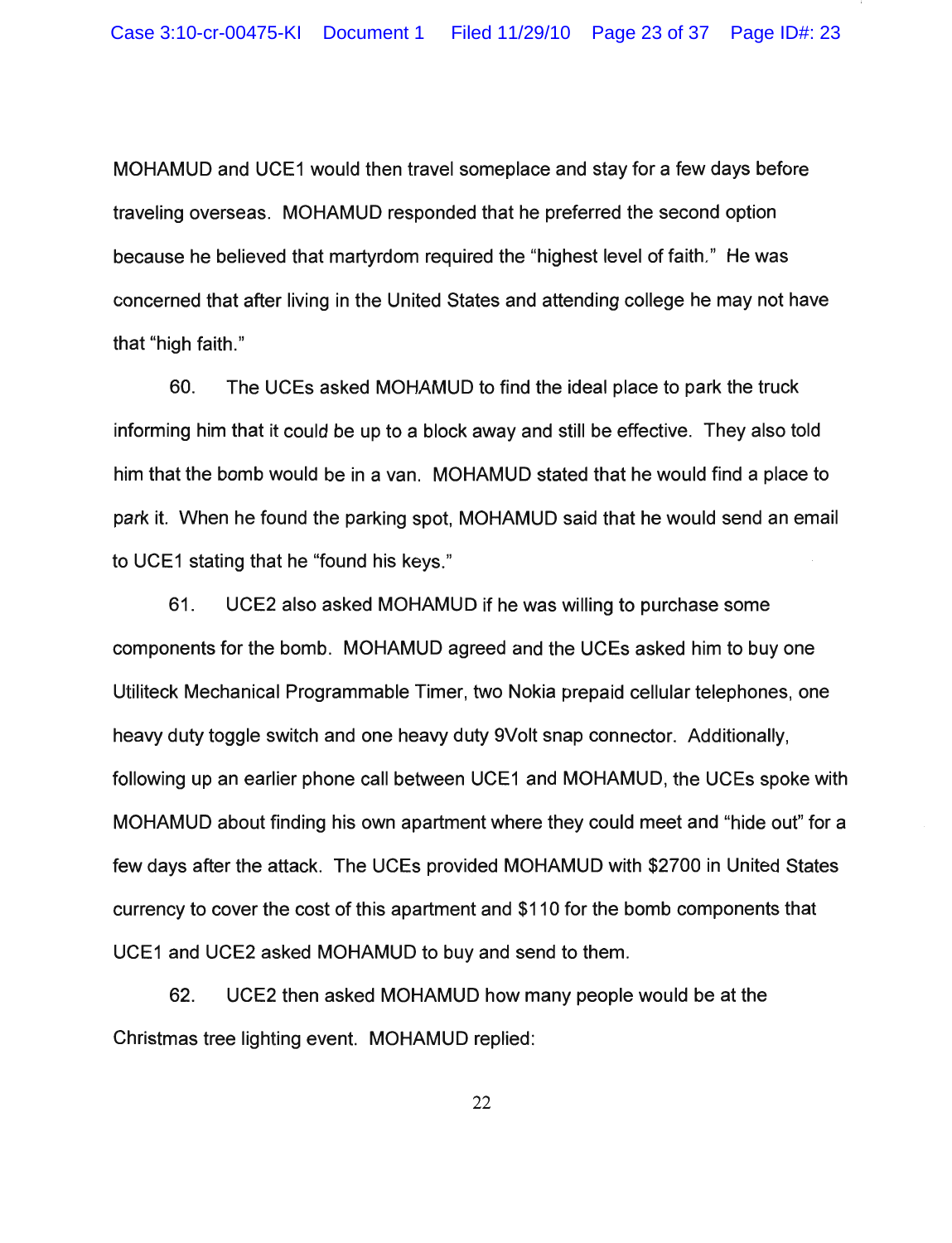Hm, they say 25,000 but I'm guessing more like 12,000, 15,000 ... a lot of people, and the streets are packed and also it's black Friday that day. So all the, it doesn't even have to be at Pioneer Square. The whole area uh is, is all gonna be packed. They're gonna be shopping at Pioneer Square, they're gonna be shopping, the, the whole place is, there's a mall.

63. The UCEs and MOHAMUD continued to discuss the plan. They then

talked with MOHAMUD about UCE1 staying in Corvallis with MOHAMUD for a few days

after the attack before leaving the country. UCE2 said that they will get papers for

MOHAMUD to leave, and asked him again if he wanted to leave. MOHAMUD said that

he always wanted to leave because he did not like living in the United States.

MOHAMUD later explained that he was thinking about flying to join the brothers after

finishing his job in Alaska during the preceding summer. However, MOHAMUD said

that he was unable to travel to Alaska because he was on the "No-Fly" list. The meeting

ended and UCE1 left the hotel with MOHAMUD. As they walked outside, UCE1 talked

to MOHAMUD about the strength of the car bomb:

And when you dial that phone number, I'm telling you, when you look at all of this you can park the car probably two blocks this way or this way, or that way, all of this is going to be gone.

MOHAMUD: Really?

UCE1: Yeah. It's, when you see, when you see what he builds.

MOHAMUD: Wow, like two blocks?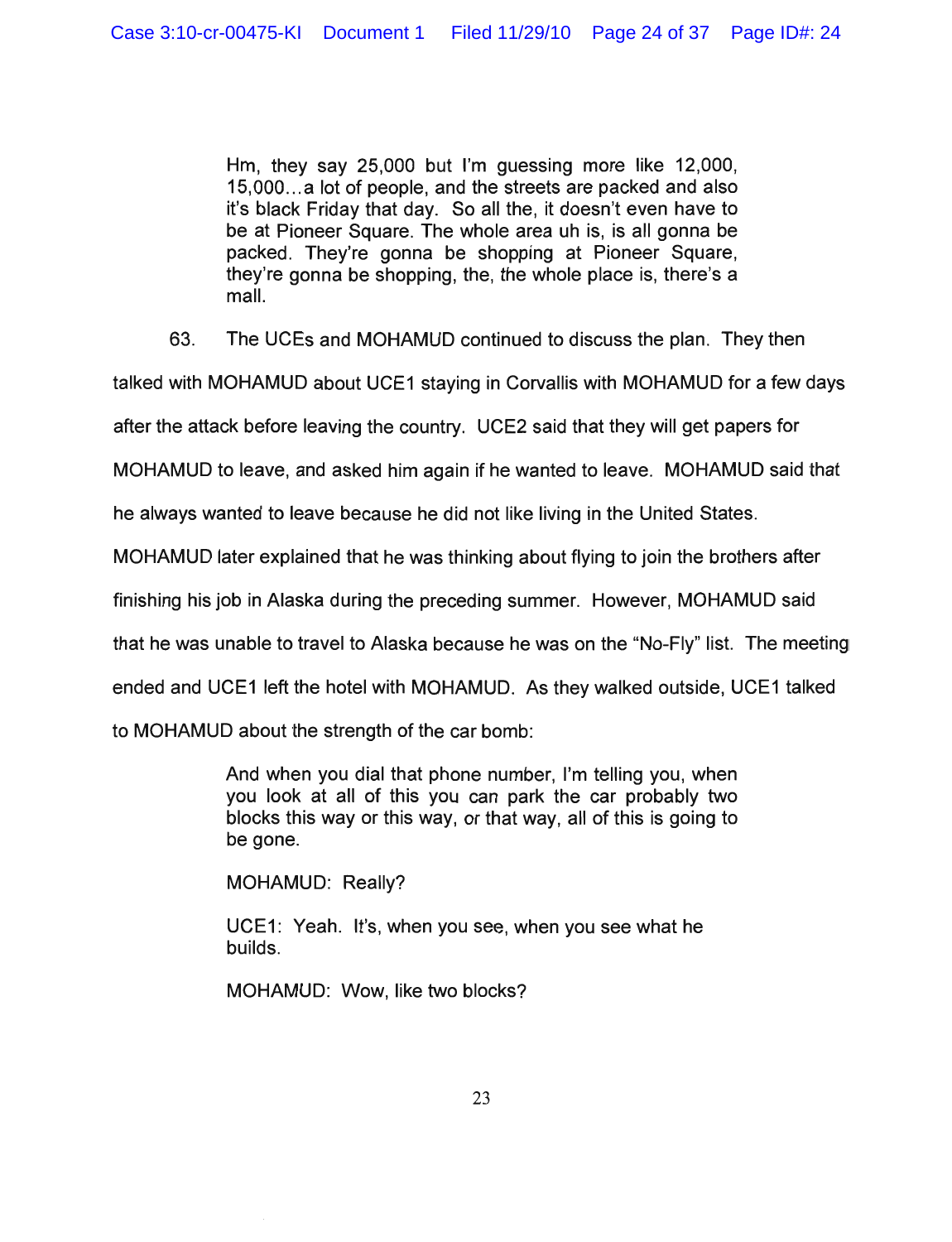UCE1: Yeah.

MOHAMUD: Wow, that's amazing.

### MOHAMUD Mails Bomb Components to UCE1

64. On September 14,2010, MOHAMUD emailed UCE1 and asked for an address to mail the "birthday phone" that UCE1 wanted. UCE1 gave MOHAMUD a name and address to use to mail the telephones. On September 27,2010, UCE1 received two Nokia cellular telephones at the address he gave MOHAMUD.

65. On September 19,2010, MOHAMUD emailed UCE1 and asked him for the address where he should send the "other items." UCE1 sent him a new address. On September 30, 2010, UCE1 received one package of five 9 Volt battery snap connectors, one package of two quarter inch stereo phone jacks, one heavy duty toggle switch, and one solderless right-angle phono plug. Each of these items was purchased from Radio Shack. Also included in the package was a pack of gum and a handwritten note stating "Good Luck with ur stereo system Sweetie. Enjoy the Gum."

66. On September 24, 2010, MOHAMUD emailed UCE1 stating "brother, finally found my keys! been lookin for a while. anyways see you soon [God willing]."

# October 3,2010 Meeting Between UCE1, UCE2 and MOHAMUD

67. On October 3,2010, UCE1, UCE 2 and MOHAMUD met in Corvallis, Oregon. UCE1 picked up MOHAMUD and they traveled to a hotel where they met UCE2. This meeting was audio and video recorded on multiple recording devices  $III$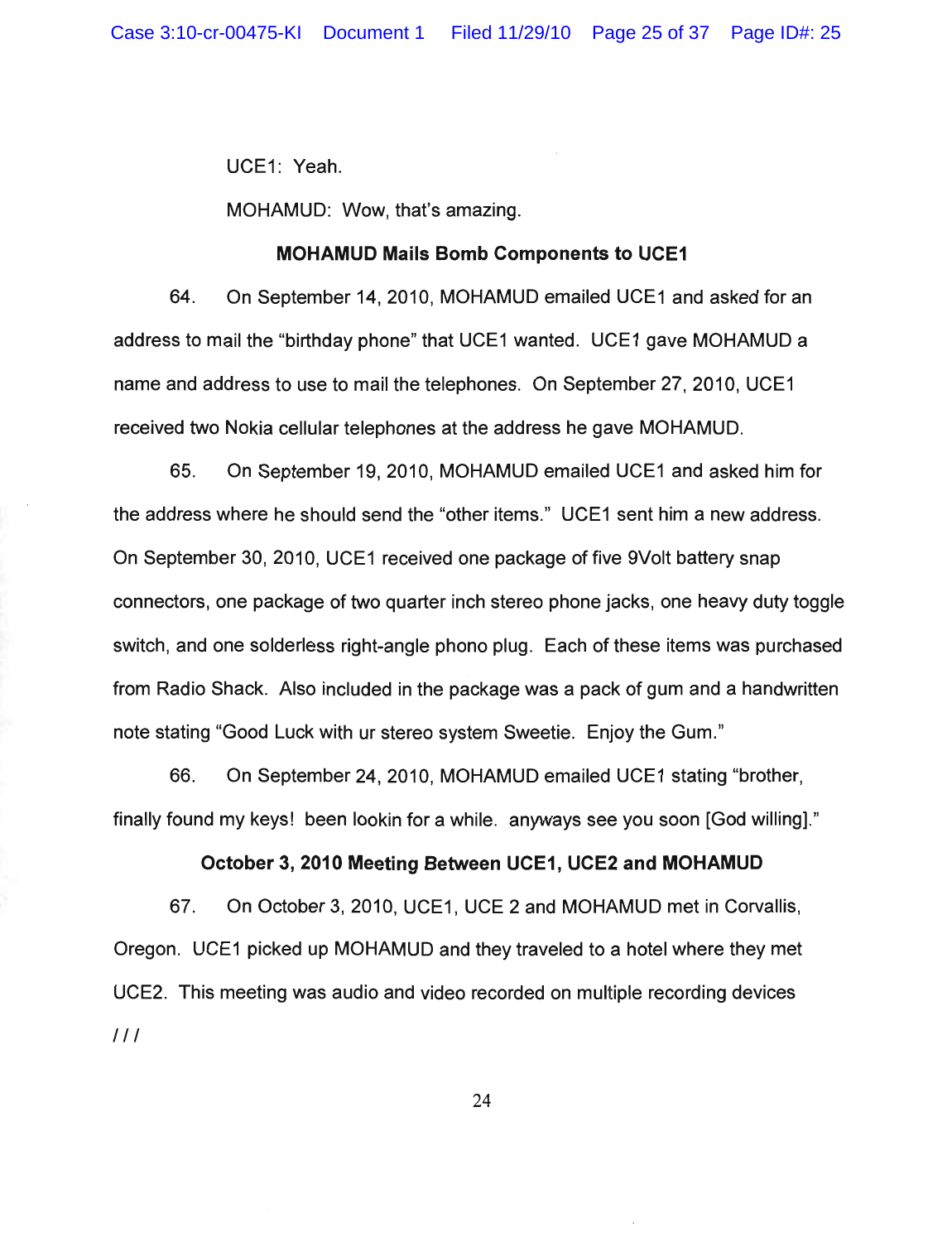concealed on the UCEs, in the hotel room and in the UCE's vehicle. I have reviewed portions of these recordings.

68. MOHAMUD told UCE1 and UCE2 that he had picked a good location to park a vehicle near Pioneer Square. He then described a fifteen-minute parking spot near the square. He outlined a plan in which, if the space was taken, one of the UCEs could drive around the block until the spot opened up. MOHAMUD then used a piece of paper to describe the plan in better detail. UCE2 said that it seemed like MOHAMUD had chosen a good location, but that he should have three spots in mind in order to ensure a successful operation. UCE1 asked that MOHAMUD do some detailed research including photographs, marked maps and escape routes. UCE1 explained that the plan was for UCE2 and MOHAMUD to drive the van to the location. After they parked the vehicle, UCE1 would pick them up and drive them away. UCE2 asked MOHAMUD to rent a storage unit for them to hide the van and the bomb components.

69. UCE2 described the conditions in the area to which MOHAMUD would travel after the attack. He told MOHAMUD that these conditions would be harsh and that the studying and training would be difficult. UCE2 also told him that the trip there would be difficult, and he would not be able to contact his family. MOHAMUD stated that he still wanted to go.

70. The UCEs asked MOHAMUD to send them passport photographs to help in getting him out of the country. The UCEs asked MOHAMUD about what he was going to say to his family since he was going to be away for such a long time.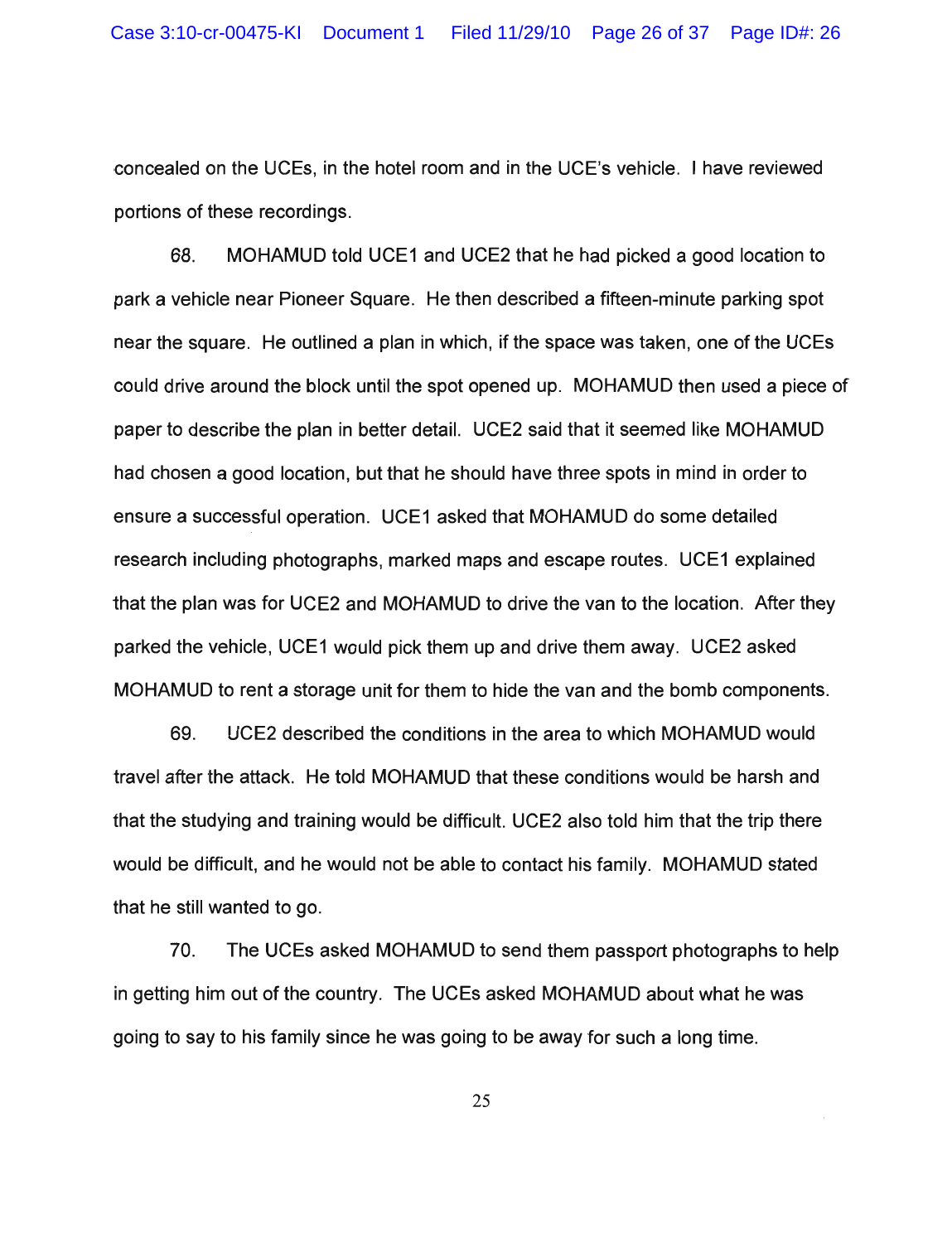MOHAMUD said that he was planning on not saying anything regarding traveling overseas. UCE1 told MOHAMUD that it would take three days to get him out of the country.

71. The parties continued to discuss planning for the attack. UCE2 asked MOHAMUD if he knew of a remote location to test the detonation mechanism of the explosive device. MOHAMUD said he had some locations in mind and asked about the detonation device. UCE2 told him that the device would be detonated using a cellular telephone. Towards the end of the meeting, MOHAMUD continued to show his enthusiasm for the planned attack: "it's gonna be a fireworks show ... a spectacular show ... New York Times will give it two thumbs up ...."

## MOHAMUD Mailed Passport Photographs to UCE1

72. On October 13, 2010, MOHAMUD mailed four passport photographs of himself to UCE1.

### November 4,2010 Meeting Between UCE1, UCE2 and MOHAMUD

73. On November 4,2010, UCE1 and UCE2 met with MOHAMUD in Corvallis, Oregon. This meeting was recorded by audio recording equipment concealed on each UCE and audio and video recording equipment concealed in the UCE vehicle. I have reviewed portions of these recordings. After meeting in Corvallis, the UCEs and MOHAMUD traveled to a remote location in Lincoln County, Oregon. MOHAMUD was told that the purpose of this was to test the functioning of an explosive device. He was also told that the device he would use in his planned attack was similar to the one they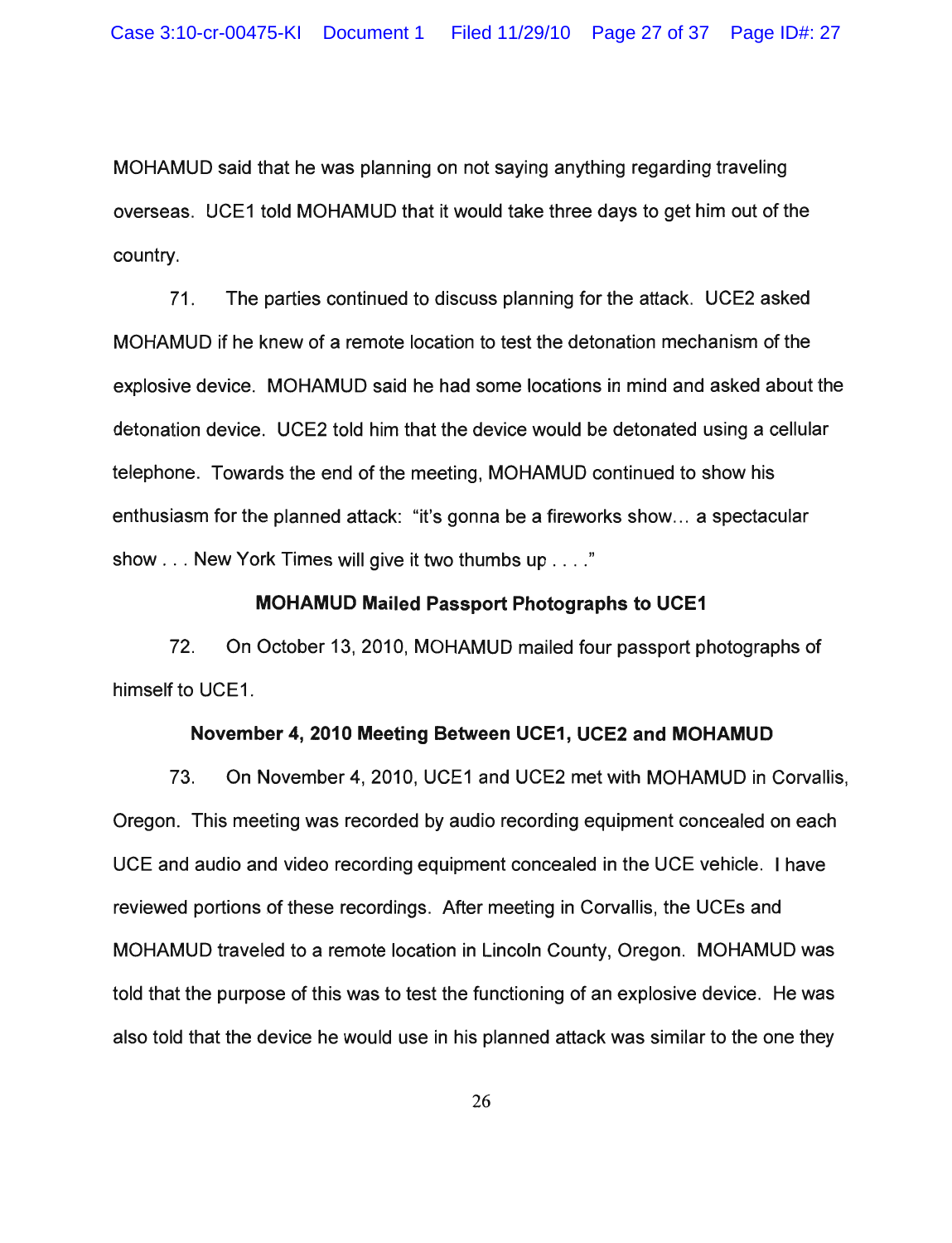were going to test but that it would be significantly larger and hundreds of times more powerful.

74. As they drove, MOHAMUD discussed the details of the planned attack. Using his cornputer, MOHAMUD showed UCE2 pictures of specific parking locations he had found for the van near Pioneer Square. He also provided the UCEs a computer thumb drive which he indicated contained information pertaining to the attack. The thumb drive was subsequently analyzed by the FBI's Portland forensics laboratory. The analysis determined that the drive contained a number of files including: Google streetview photographs of three areas near Pioneer Square, titled "parking 1.png," "parking2.png," and "parking\_3.png;" a photograph titled "bikegallery\_meetingarea.png;" highlighted Google maps images showing routes in and out of downtown Portland; and a document listing directions from Corvallis to Pioneer Square and from downtown Portland back to Corvallis. In this last document, detailed instructions were included about how they would ensure they were able to park in one of the spots.

75. UCE2 later viewed the photographs from the thumb drive described above and confirmed that they were the same images MOHAMUD had shown him on MOHAMUD's computer during this meeting.

76. In the car, MOHAMUD and the UCEs also discussed what MOHAMUD wanted to do after the attack and his past efforts to travel overseas for violent jihad. MOHAMUD told UCE2 that when he took a family trip to the United Kingdom he tried to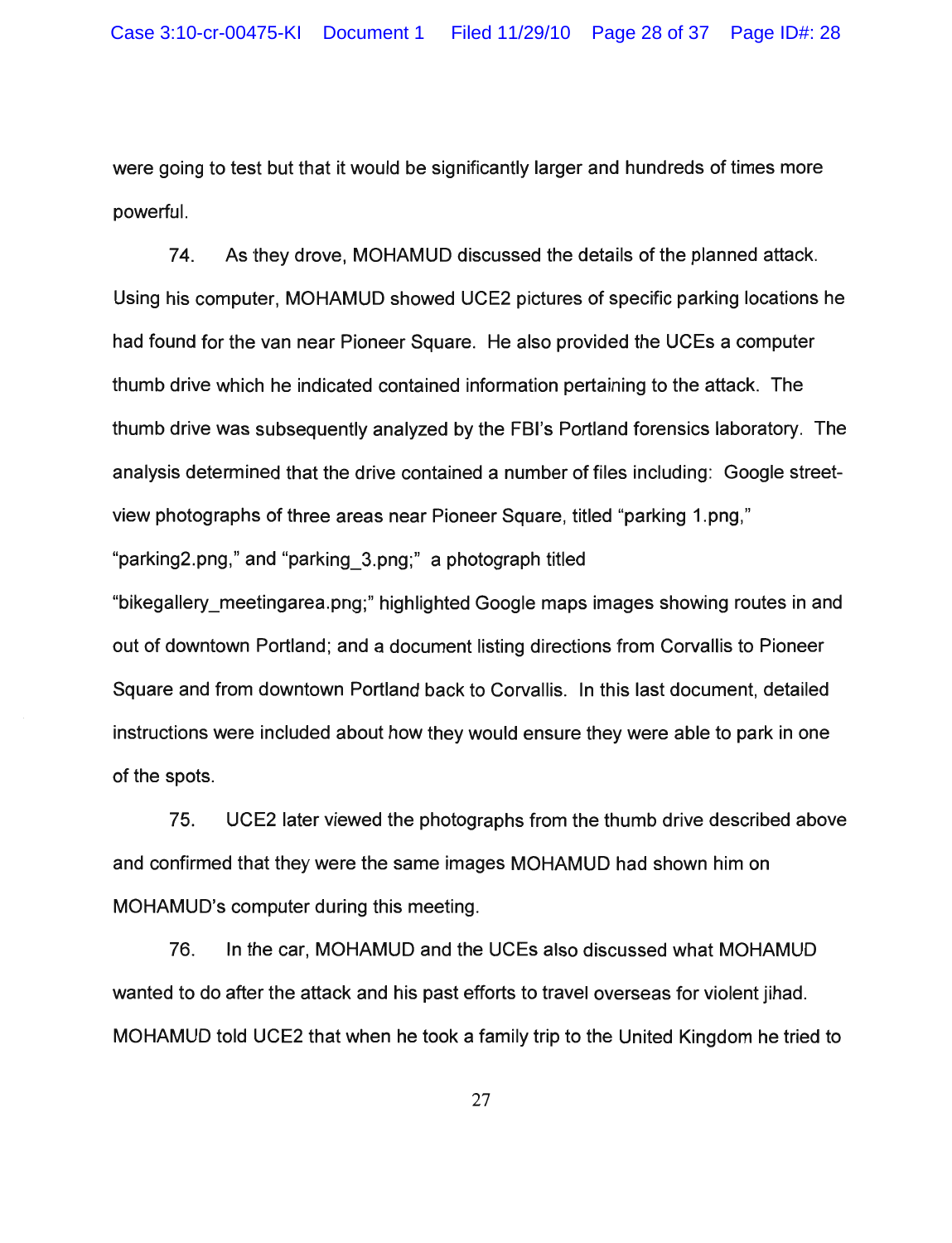obtain a visa to go to Pakistan, and he said that UA1 was in Pakistan at the time. MOHAMUD said,

> I went there with family but I, my intention was to, I was trying to get a visa to Pakistan. And (UA 1) was there at that time, I was trying to set something up, I was close, you know, but it didn't work out 'cause uh, my passport had not been valid for six months ... so I couldn't get the visa.

MOHAMUD later talked more about the group of like minded brothers he was with, most of whom have since traveled overseas. MOHAMUD said that at that time, "UA 1 was trying to get all of us to go to Yemen and I was telling everybody, let's, let's go there you know..." Later, MOHAMUD stated, "I tried like maybe three times to go to jihad..."

77. When they arrived at the designated location, UCE2 showed MOHAMUD an inert explosive device. The device was concealed in a blue backpack. UCE2 explained that the device contained several of the components previously provided by MOHAMUD, including the cellular telephones he purchased in September. He and MOHAMUD then placed the inert device in a location previously arranged by law enforcement. While UCE1 and UCE2 drove MOHAMUD to the location where they planned on detonating the device, bomb technicians surreptitiously replaced the inert device with a live explosive device. The live explosive device was under the control of the bomb technicians.

78. Once MOHAMUD and the UCEs reached the location, the UCEs showed MOHAMUD how to detonate the device. MOHAMUD then used a cellular telephone to perform the actions he had been told would trigger the device. When law enforcement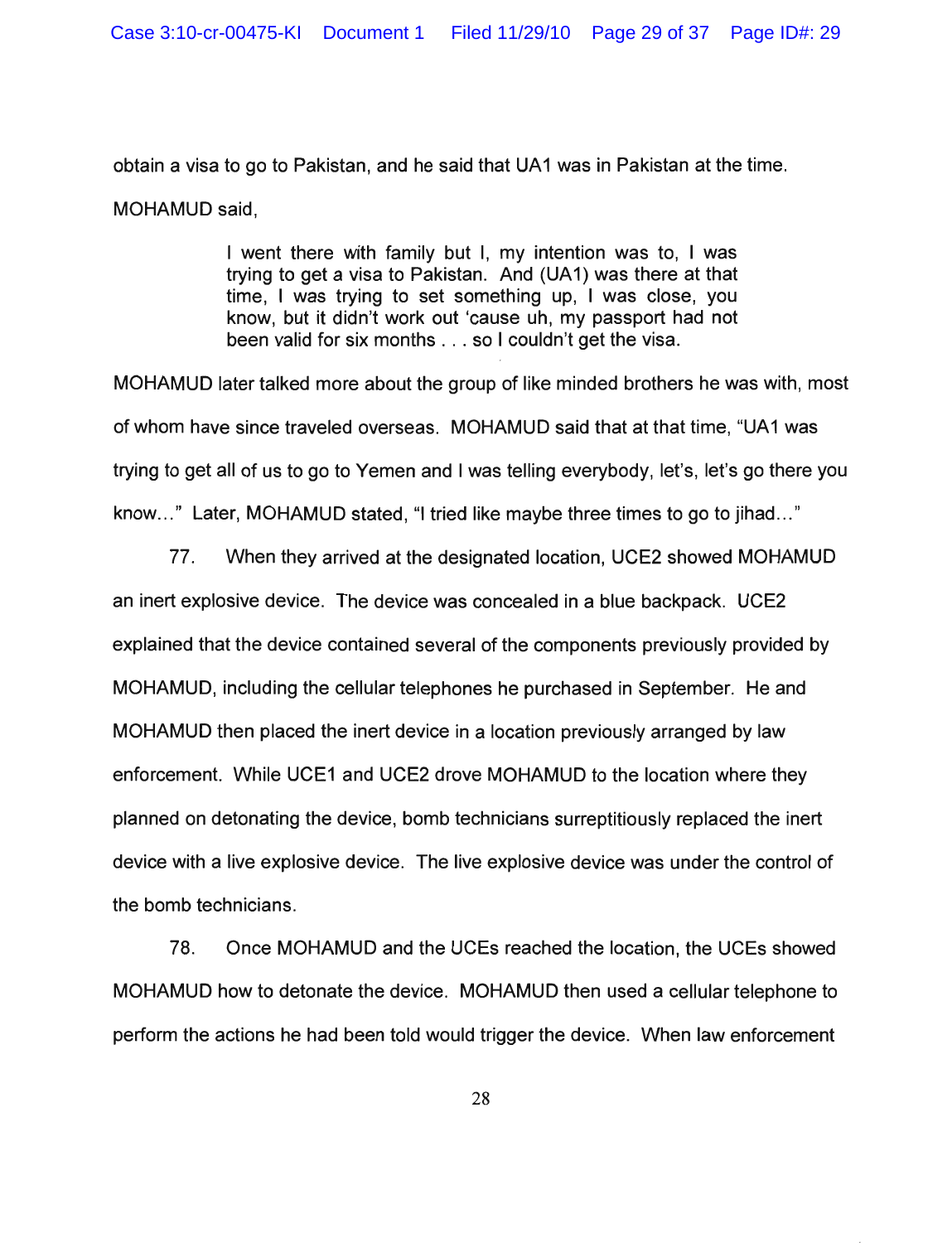confirmed that he had taken the necessary steps with the phone to detonate the device, the bomb technicians detonated the live device leading MOHAMUD to believe he had caused the device to explode. After the bomb exploded, the UCEs and MOHAMUD returned to Corvallis.

79. During the drive back to Corvallis, the UCEs and MOHAMUD discussed the attack. UCE1 asked MOHAMUD if he was capable of looking at the bodies of those who will be killed in the explosion. MOHAMUD replied, "Do you remember when 9-11 happened when those people were jumping from skyscrapers ... I thought that was awesome." UCE1 told MOHAMUD that he was going to see body parts and blood. MOHAMUD responded, "I want to see that, that's, that's what I want for these people." He continued, "I want whoever is attending that event to leave, to leave either dead or injured."

80. When they arrived at MOHAMUD's apartment, MOHAMUD made a video. MOHAMUD changed his clothes, telling him he wanted to be "Sheik Osama style" and put on a white robe and a white and red headdress. He then put on a camouflage jacket. UCE1 then filmed MOHAMUD as he read a written statement on camera:

> [I take refuge in Allah from Satan the accursed; in the name of Allah the merciful, the compassionate; all praise be to Allah, we praise him, we seek his assistance and forgiveness. We take refuge in Allah from the evil of our souls and from the sins of our acts. He who Allah guides there is none to lead him astray, he has none to guide him alright. I bear witness that there is no god but Allah alone, he has no associate. As for hereafter], This is a message [if God wills] to those who have wronged themselves and the rights of others. From the Americans and others. A dark day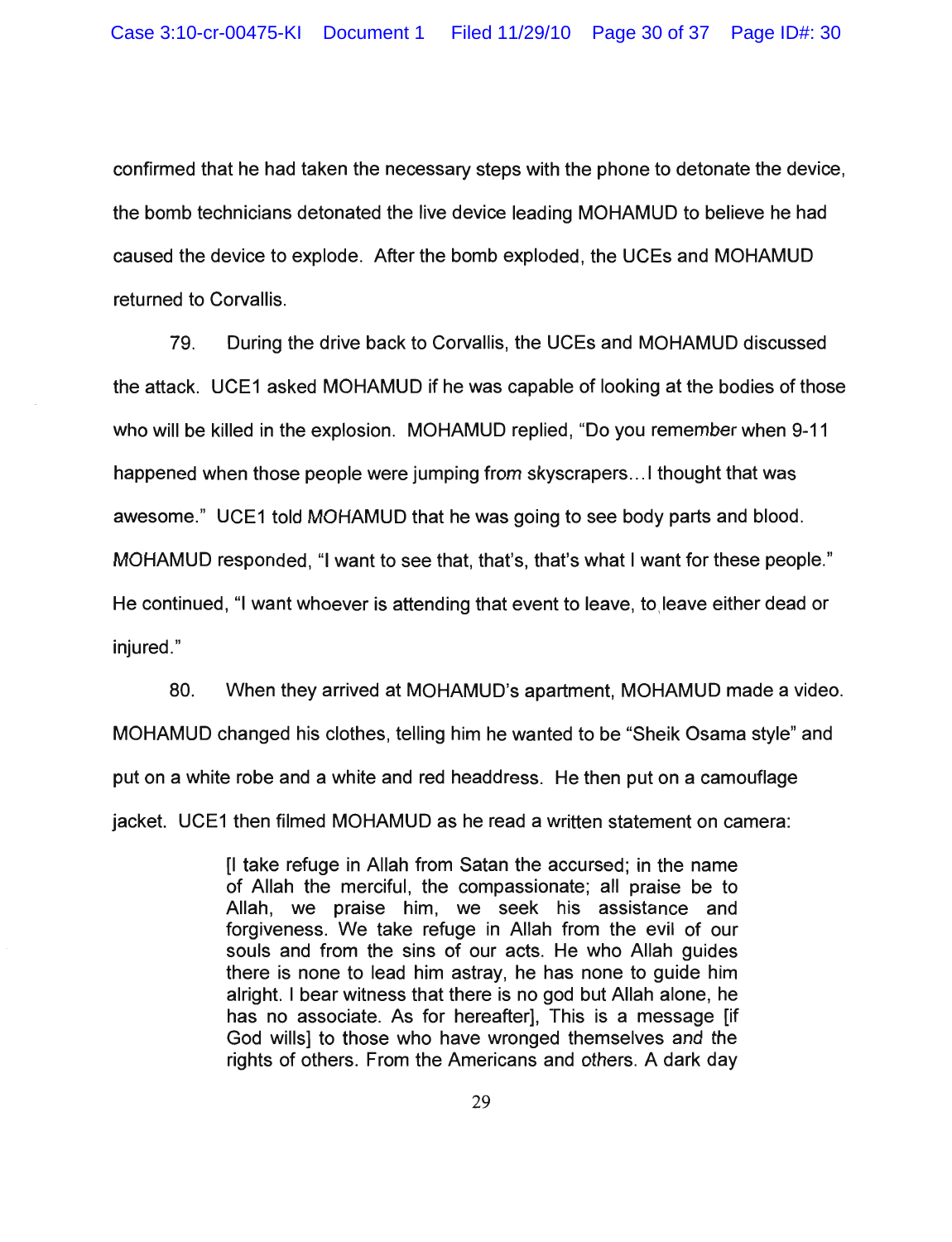is coming your way [with the permission of Allah the glorified the exalted]. For as long as you threaten our security, your people will not remain safe. As your soldiers target our civilians, we will not help to do so. Did you think that you could invade a Muslim land, and we would not invade you, but Allah will have soldiers scattered everywhere across the globe. To those doubting the victory of Allah's [the glorified the exalted] then we say there's a lesson in the USSR for you, and also in the events going on in Afghanistan. Their power is not except propaganda and the tongues of people. To those Muslims who reside amongst the [infidels] we say to them, [What has stopped you from fighting in the cause of Allah] What has stopped you from fighting in the cause of Allah [and the raising of the banner of "no god but Allah"?]. Because living here is a sin ... To my parents, who held me back from Jihad in the cause of Allah. I say to them, [by Allah] if you-if you make allies with the enemy, then Allah's power [the glorified the exalted] will ask you about that on the day of judgment, and nothing that you do can hold me back except of the [predestiny] Allah's hand to Allah [the glorified the exalted], and [if God wills], you will see the victory of (UI) the victory of Islam, and I pray to Allah's [the glorified the exalted] you as well are guided .... And finally I wanted to finish with a-with a poem that I wrote for the Mujahadeen across the globe. It is from your brother to his brothers.

You stand in my eyes as a white distant pearls who have forsaken their desires and the life of this world. I sit here, cold cement numbing my feet. The world once (UI) honor under Allah and his rule. The Muslims most noble and a mujahid hold on to Jihad to continue our rule. When we fell into Dunia and united no more as the pagan's rejoiced invading our shores. Our honor merely memories of times before and the centuries raced on as our power regressed. While the humans fell in darkness, suicidal depressed, the Christians and Jews have finally established their rule. In the hot burning desserts, the wind still blew as a few bright faces looked up at the moon. When Ramadan had begun and their faith renewed. So carry on oh brothers, and march on ahead to meet your creator and lie on some beds, and the martyr's don't die, so don't say they're dead. Explode on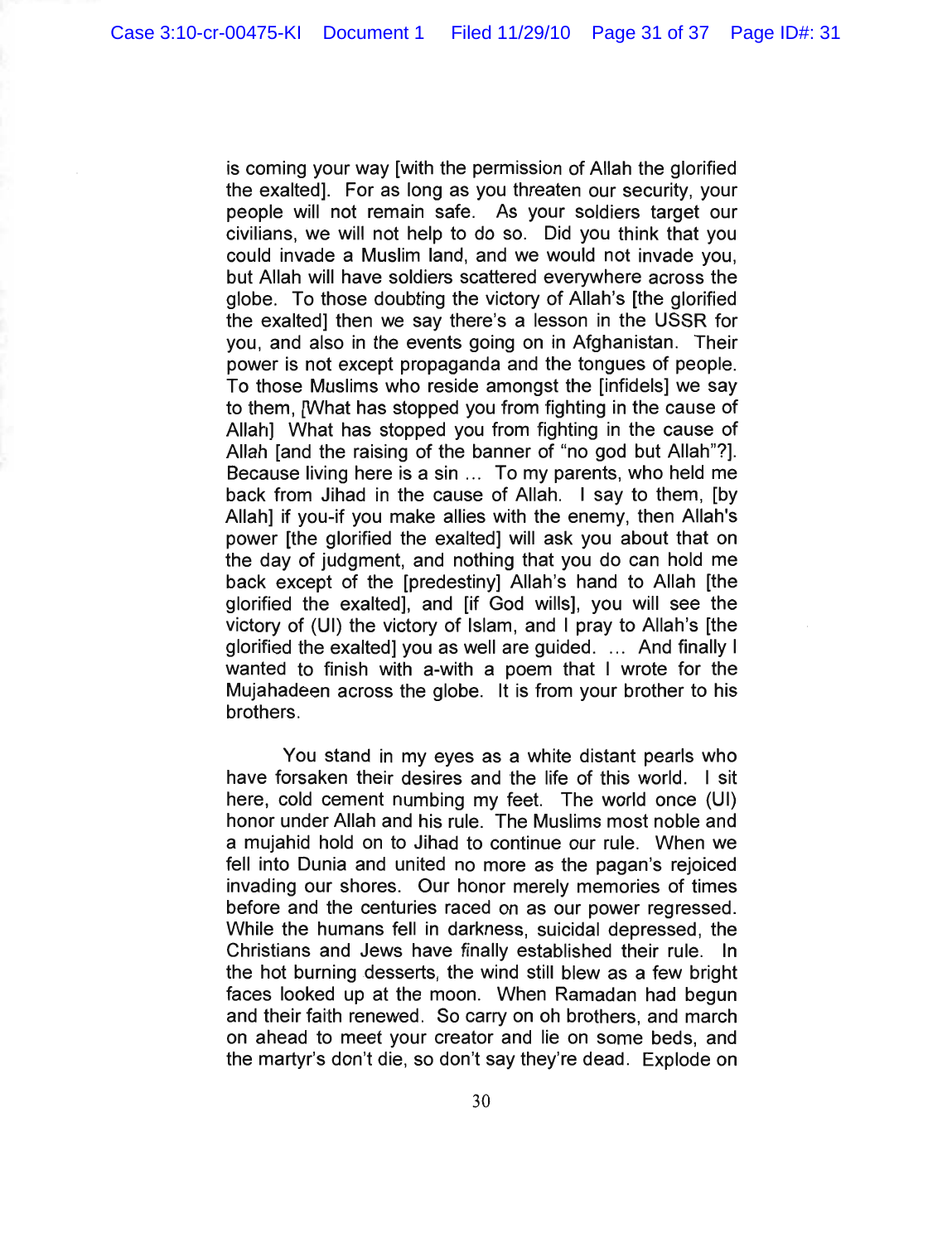(UI). Explode on these [infidels]. Alleviate our pain. Assassinate their leaders, commanders, and chiefs from your brother to his brothers (UI).

## **November** 18, **2010 Meeting Between UCE1, UCE2 and MOHAMUD**

81. On November 18, 2010, UCE1 and UCE2 met MOHAMUD for the sixth time. This meeting was audio and video recorded by multiple recording devices. I have reviewed portions of these recordings. The UCEs picked up MOHAMUD at his apartment and drove to a storage unit that MOHAMUD had rented. After they arrived, MOHAMUD gave UCE2 a key to the unit.

82. The UCEs and MOHAMUD then drove to a hotel in Portland. During the drive, UCE1 asked MOHAMUD what he would be doing if he had not met the UCEs. MOHAMUD replied that he had intended on traveling to Yemen after making money during his Alaska trip. When they arrived at the hotel, the UCEs and MOHAMUD continued to discuss his plan for the November 26, 2010 attack. Using his laptop computer, MOHAMUD showed UCE2 the parking spots for the bomb that were on the thumb drive he had given the UCEs. When they were done looking at the computer, they left the hotel room and drove to Pioneer Square.

83. At Pioneer Square, they again discussed MOHAMUD's proposed parking spots for the bomb. MOHAMUD told the UCEs that he did not like the parking spot in front of the watch shop as much as the others because it was a block away and the blast might not cause as much damage. He told the UCEs that he liked the parking spot in front of another nearby store because there was a light rail stop across the street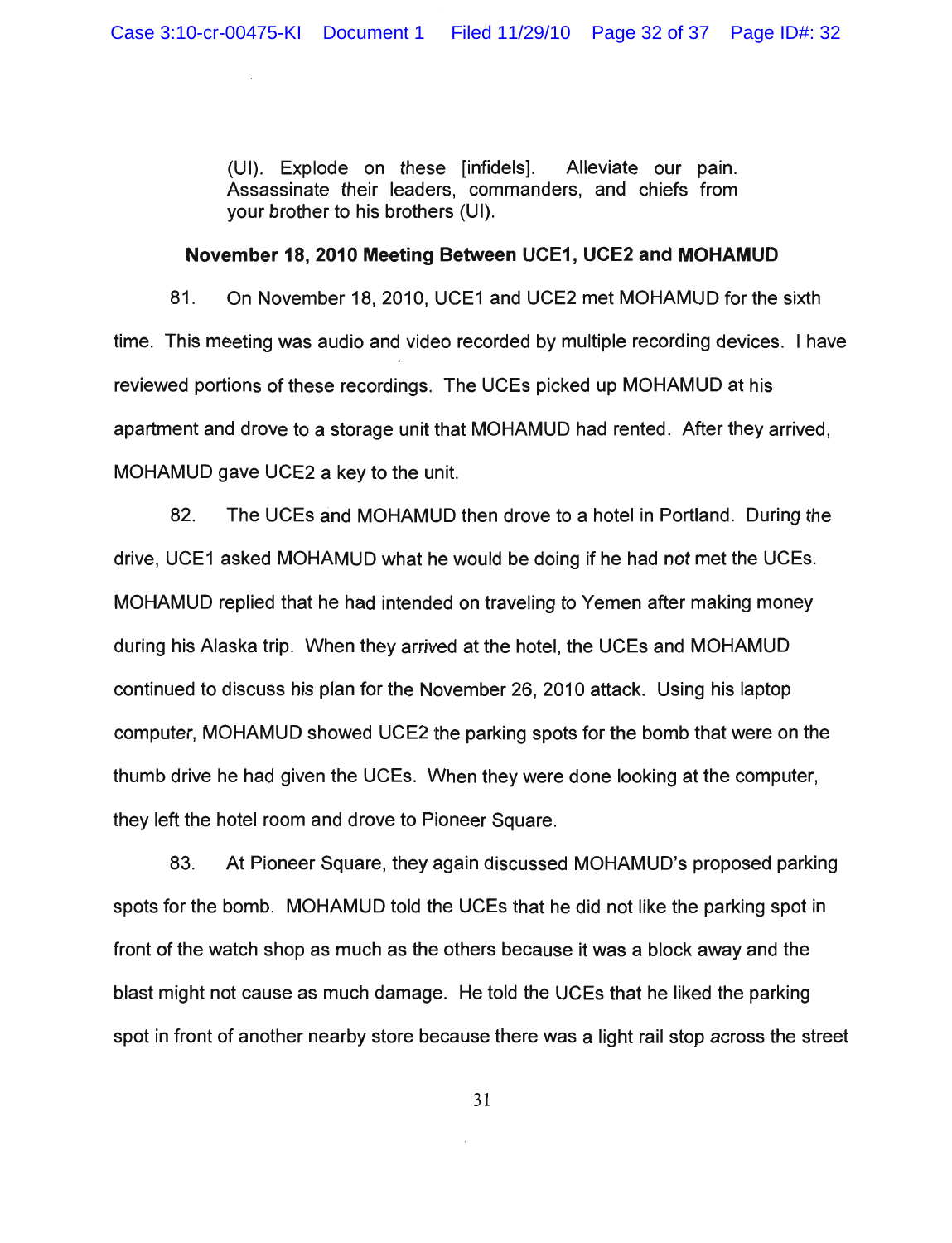from that location, and MOHAMUD told the UCEs that he could place a camera in the van with a view of the stop. MOHAMUD explained that the camera would feed live footage to his laptop and he would wait until a train arrived before detonating the bomb in order to cause more casualties. While at the square the UCEs and MOHAMUD timed the walk from the square to the rendezvous location that MOHAMUD had identified earlier. After leaving the square, the UCEs drove to Corvallis and dropped MOHAMUD off at his apartment.

## **November** 23, **2010 Meeting Between UCE2 and MOHAMUD**

84. On November 23,2010, UCE2 met MOHAMUD at his apartment in Corvallis and drove him to the storage unit MOHAMUD had rented. This meeting was audio and video recorded by multiple recording devices. To date, I have not reviewed these recordings. However, I spoke with the agent who received a full statement from UCE2 regarding this meeting and learned the information set forth below.

85. During this meeting MOHAMUD helped UCE2 load items from the storage unit into UCE2's vehicle. Included among these items were two barrels, a gasoline can, electrical wires and a large box of screws. UCE2 told MOHAMUD that these things would be used in the construction of the bomb (the items had previously been placed in the storage unit by FBI Agents). UCE2 asked MOHAMUD if he had selected a name for the passport they would use to get him out of the country. MOHAMUD stated that he wanted to use the name BEAU COLEMAN.

 $111$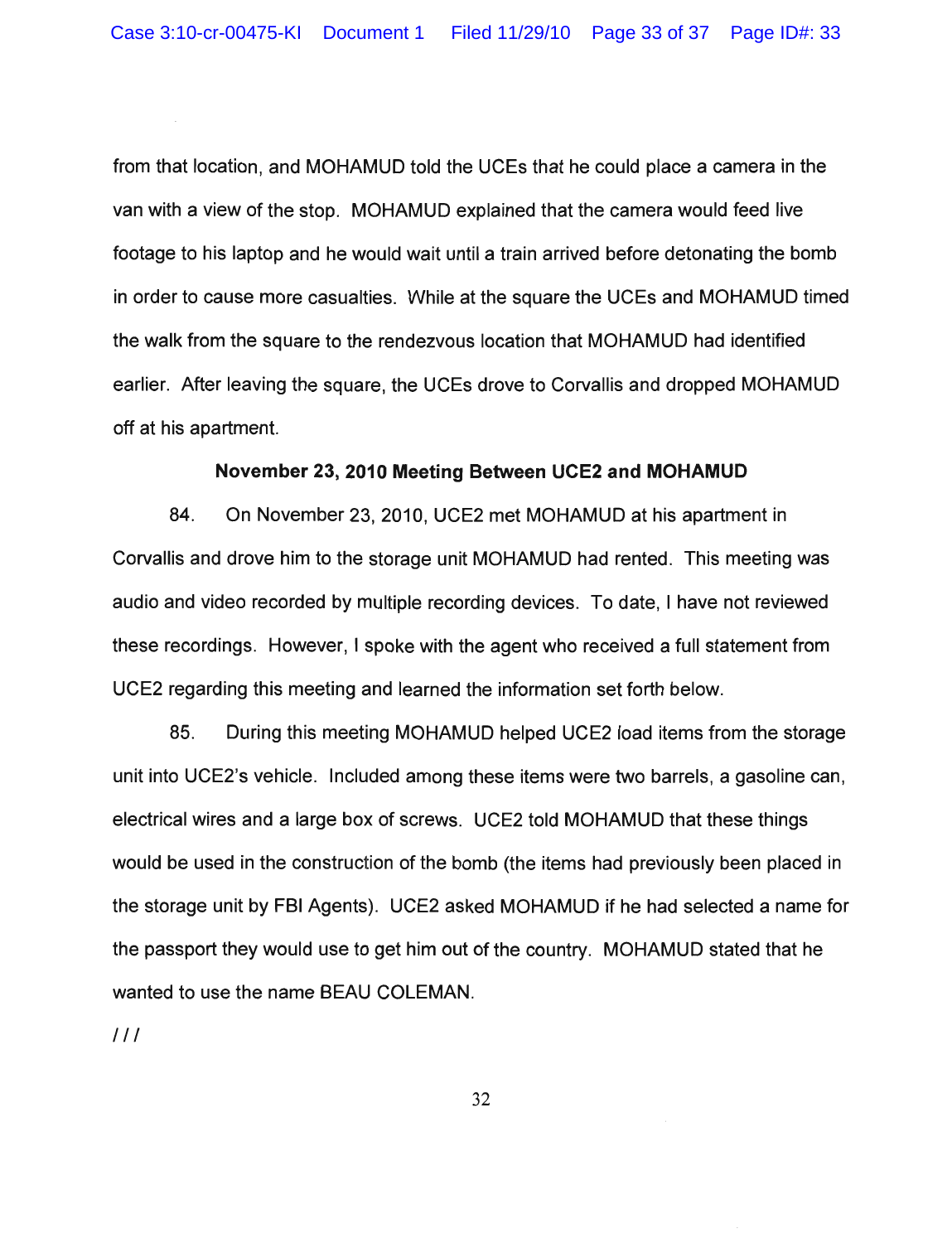Case 3:10-cr-00475-KI Document 1 Filed 11/29/10 Page 34 of 37 Page ID#: 34

86. MOHAMUD also provided UCE2 reflective traffic markers, hard hats, safety glasses, reflective vest and reflective gloves which, during the November 18, 2010 meeting, UCE1 had requested MOHAMUD obtain for the planned attack. MOHAMUD told the UCEs that they would wear the reflective gear and use the traffic markers when they parked the van. If they were approached by anyone, MOHAMUD stated that he would talk on their behalf because he had previously worked at a "public works" company. As they walked from the square to meet up with UCE1, they would drop the reflective clothing in a garbage can. During the meeting, MOHAMUD stated that he felt "good" and "calm." At the conclusion of the meeting UCE2 drove MOHAMUD back to his apartment.

### November 26,2010

87. At approximately noon on November 26, 2010, UCE1 picked up MOHAMUD in Beaverton, Oregon. UCE1 drove MOHAMUD to a Portland hotel. The two waited at the hotel until UCE2 arrived. After UCE2's arrival, MOHAMUD and the UCEs left the hotel to look at the bomb which was parked in a van at a nearby location.

88. The bomb was contained in the back of a late-model, white full-size van. The bomb was inert and constructed by FBI bomb technicians. It consisted of six 55 gallon drums containing inert material, inert detonation cord, inert blasting caps, and approximately one gallon of diesel fuel which gave off a strong odor. In the front seat of the van agents placed a detonation mechanism which consisted of a cellular telephone, III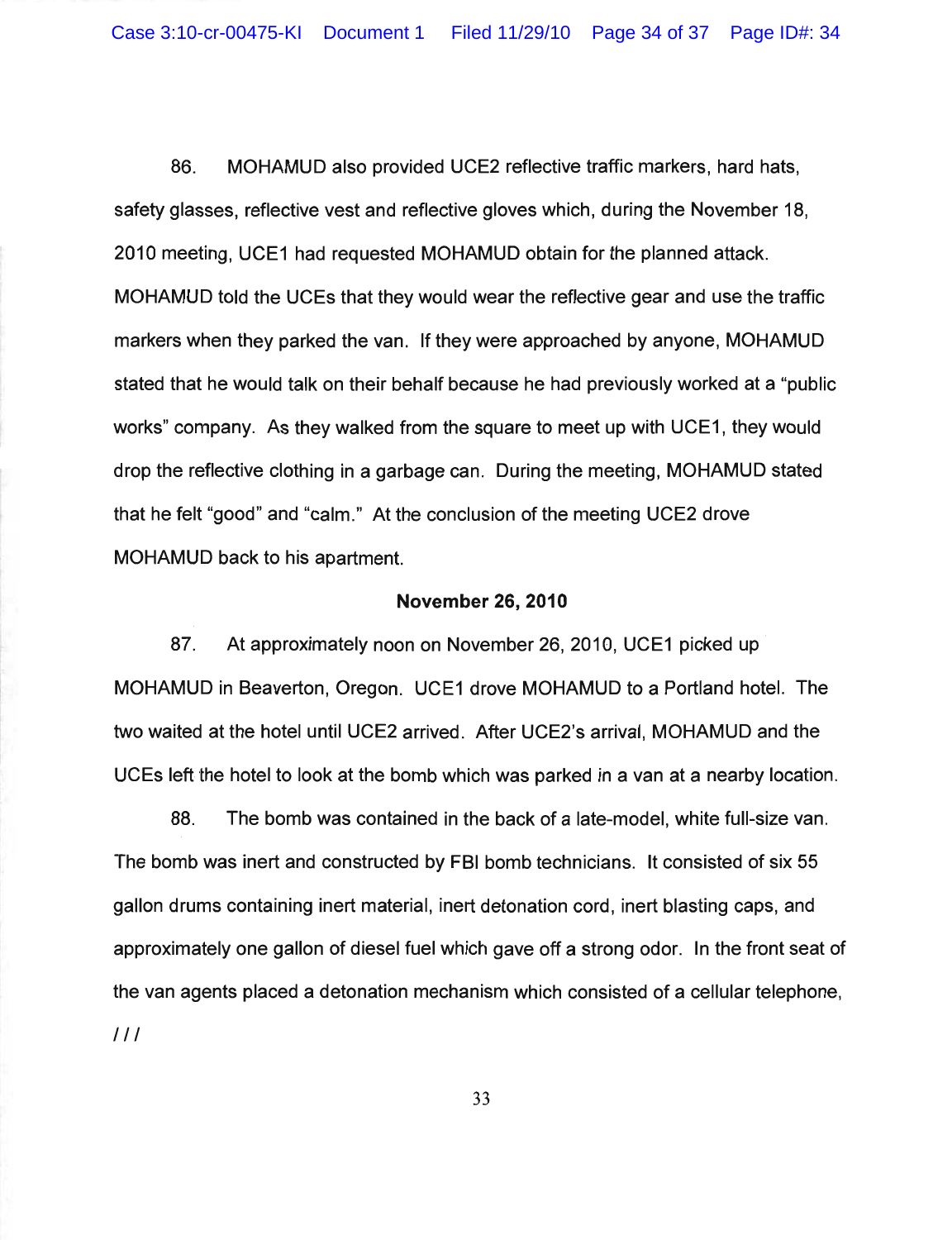a 9volt battery, an arming switch and a phone-jack plug. After looking at the bomb, MOHAMUD, smiling, stated that it was "beautifuL"

89. MOHAMUD and the UCEs then returned to the hotel. Before leaving, UCE2 asked MOHAMUD if he was sure he wanted to go through with the attack. MOHAMUD twice replied that he was sure he wanted to go ahead with the attack. While they were in the room, the television was on. Local news coverage reported that approximately 25,000 would be at the tree lighting event. MOHAMUD smiled and indicated he was pleased with the size of the crowd. At approximately 4:45 p.m., UCE2 left the hotel to wait for UCE1 and MOHAMUD. UCE1 and MOHAMUD got in an SUV, picked up UCE2 and all three drove to the van. UCE1 dropped UCE2 and MOHAMUD at the van and left the area. UCE2 drove the van and MOHAMUD was in the passenger seat.

90. UCE2 and MOHAMUD drove to the location at Yamhill and Sixth Street by Pioneer Courthouse Square that MOHAMUD had previously identified as a place to park the bomb. Unbeknownst to MOHAMUD, the FBI and Portland Police Bureau ensured that the street and parking spot were open as the van approached. UCE2 parked the van. MOHAMUD then attached the blasting cap to the device. UCE2 turned on the phone that was designed to detonate the bomb and asked MOHAMUD to flip the toggle switch, which he did. These are the same steps MOHAMUD was shown when he detonated the practice bomb on November 4,2010.

 $111$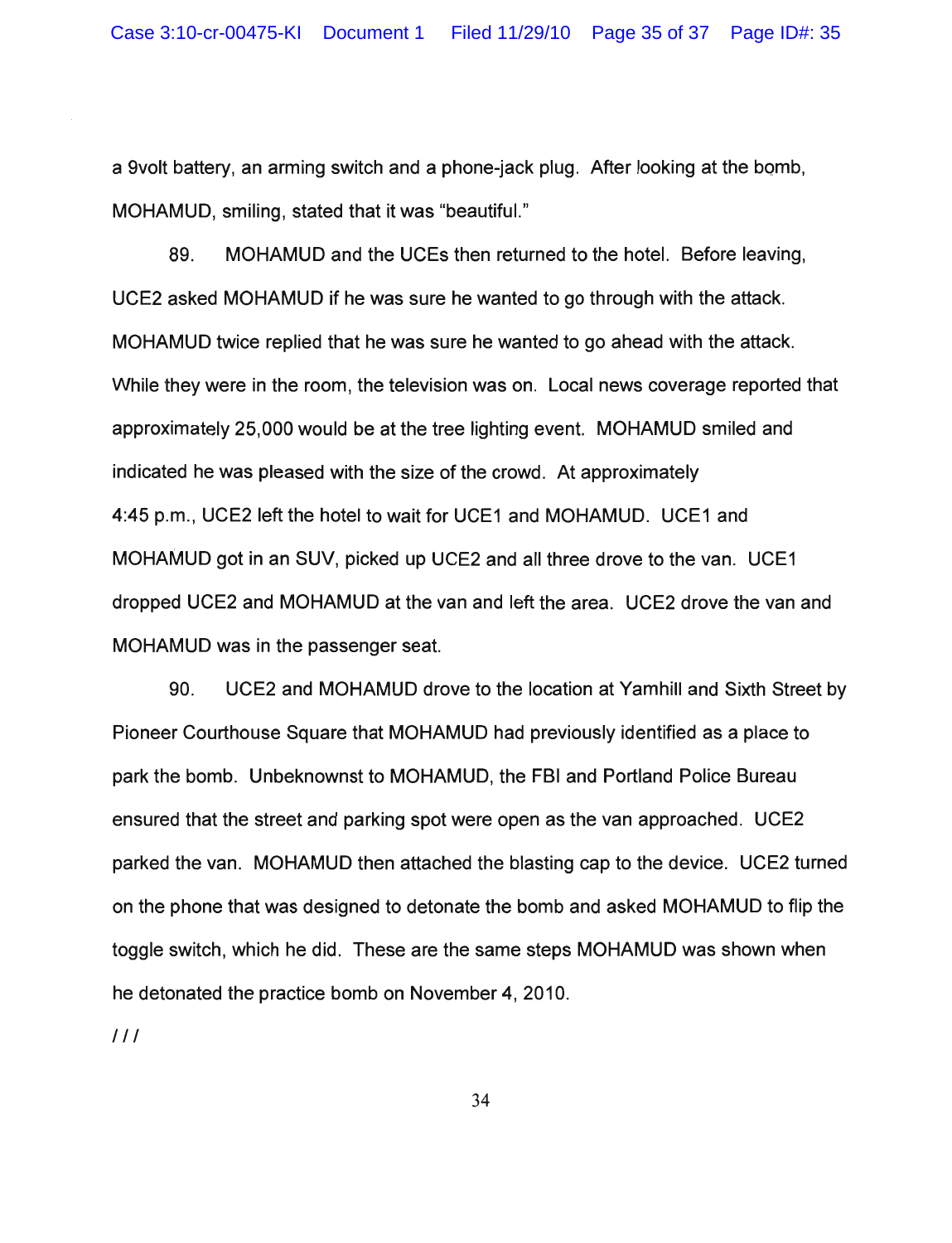91. UCE2 and MOHAMUD then got out of the van. MOHAMUD and UCE2 put on the hard hats MOHAMUD had purchased earlier and walked to meet UCE1 at Southwest 10<sup>th</sup> and Salmon, the rendezvous location that MOHAMUD had picked earlier. UCE1 picked up MOHAMUD and UCE2 and the three drove to Union Station, the train station, to drop off UCE1. UCE2 and MOHAMUD then drove to the predetermined arrest location, a parking lot near Union Station. UCE2 pulled into the lot, parked, and UCE2 gave MOHAMUD the phone that purportedly detonated the bomb. UCE2 started to read the phone number to MOHAMUD but MOHAMUD appeared so eager that he started to read and dial the number off the paper UCE2 was holding faster than UCE2 could recite it. After he dialed, the FBI confirmed that the call went through and that the inert bomb did not detonate. UCE2 then suggested that MOHAMUD step out of the car and try it again where the signal might be better. MOHAMUD called the number again. He was taken into custody shortly thereafter. As MOHAMUD was being transported from the arrest location, he yelled "Allahu Akhbar" and began violently kicking the agents and officer in the transport vehicle and had to be restrained.

## **CONCLUSION**

92. Based upon the aforementioned facts and my training and experience, there is probable cause that on or about November 26, 2010, MOHAMED OSMAN MOHAMUD committed a violation of Title 18, United States Code, Section 2332a(a)(2)(A), Attempted Use of a Weapon of Mass Destruction.